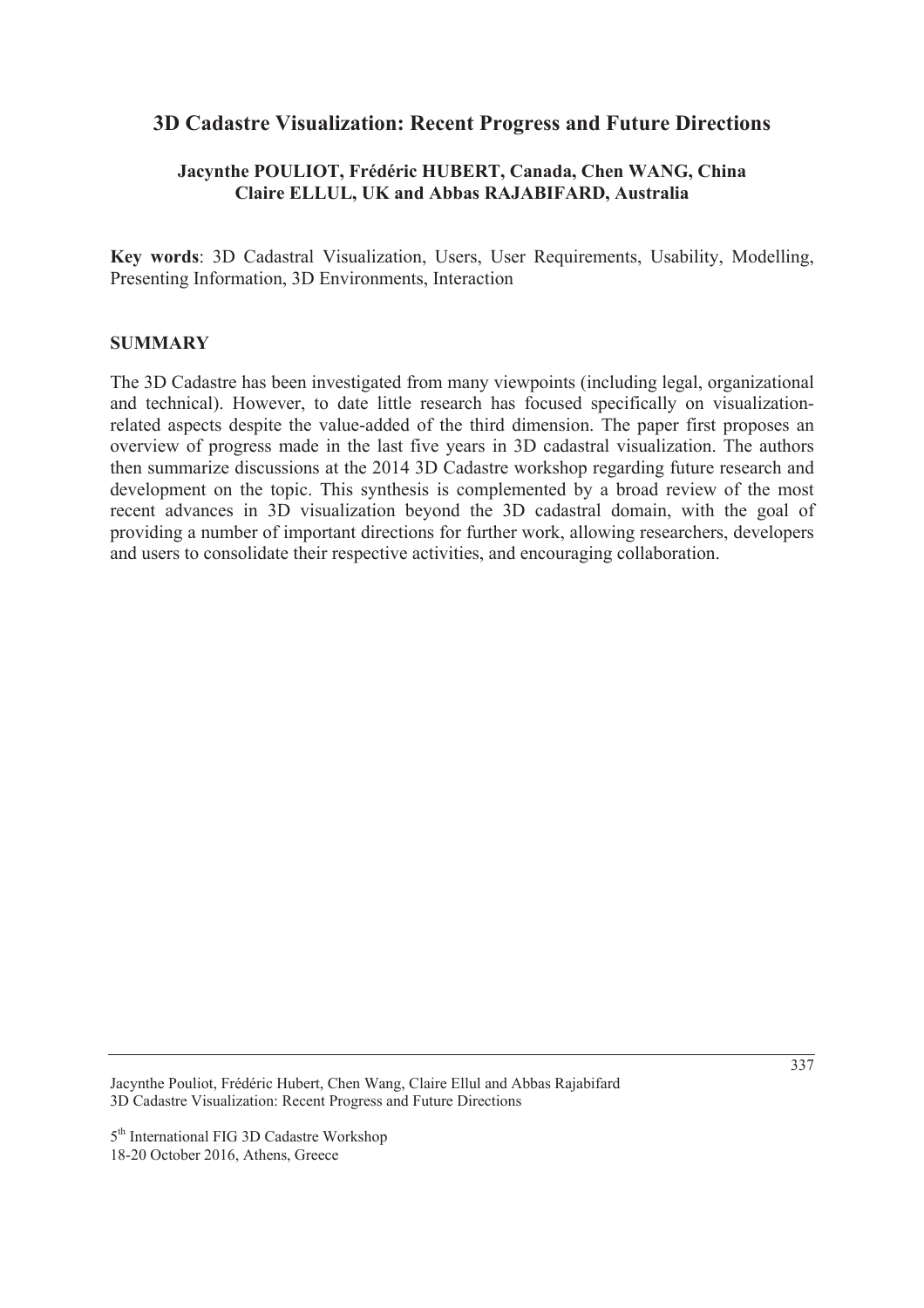# **3D Cadastre Visualization: Recent Progress and Future Directions**

# **Jacynthe POULIOT, Frédéric HUBERT, Canada, Chen WANG, China Claire ELLUL, UK and Abbas RAJABIFARD, Australia**

### **1. INTRODUCTION**

Integrating the third dimension (3D) in cadastral systems has already been recognized by a number of players in the scientific and professional communities as being valuable to improve current practices in land tenure, urban planning and real estate transaction (see the 3D Cadastre workshops led by van Oosterom et al, 2001; 2011; 2012; 2014). As part of this wider research portfolio, 3D cadastral systems give rise to novel questions on the topic of visualization of related data and information. This is particularly important since 2D maps and plans are in many cases inadequate to represent the geographic phenomena and support decision-making associated with land and property. A key question, however, is whether 3D visualization systems can be adapted to the 3D Cadastre. At a first glance, we may be tempted to answer yes. In reality, however, the answer is complex since it requires deeper investigation into features specific to cadastral systems. These include the data model to be used (2D, 2.5D or 3D), user needs and behaviour when making legal decisions related to 3D space, how users interact with 3D systems, additional analysis functionality and the level of acceptability of the systems.

In this paper, the authors present a review of current and future research in 3D cadastral visualization to assist researchers, developers and users in planning and structuring research and development, and to promote collaboration among groups. After a short summary of the outcomes of previous 3D cadastral system workshops, we present a review of current research into 3D cadastral systems that focuses on aspects of visualization and interaction. Based on discussions at the 2014 3D Cadastre workshop, and an additional, extensive literature review on 3D visualization, we then highlight potential research and application trends, drawing on both core 3D cadastral research and work in related disciplines. This paper is the third position paper on 3D Cadastral visualization (Pouliot, 2011; Pouliot and Wang, 2014).

#### **2. PREVIOUS WORKSHOPS ON 3D CADASTRE**

The series of 3D Cadastre workshops is organized by FIG Commission 3 (Spatial Information Management), and Commission 7 (Cadastre and Land Management) and is now in its fifth edition (2001, 2011, 2012, 2014, 2016). These workshops have been excellent opportunities for researchers and practitioners to share experiences and knowledge. While this paper focuses on most recent developments and issues, many considerations identified in previous workshops are still relevant. A short summary of key topics is given here, and further details can be found in Fendel (2002), Pouliot (2011), Banut (2011), and Pouliot and Ellul (2014).

Jacynthe Pouliot, Frédéric Hubert, Chen Wang, Claire Ellul and Abbas Rajabifard 3D Cadastre Visualization: Recent Progress and Future Directions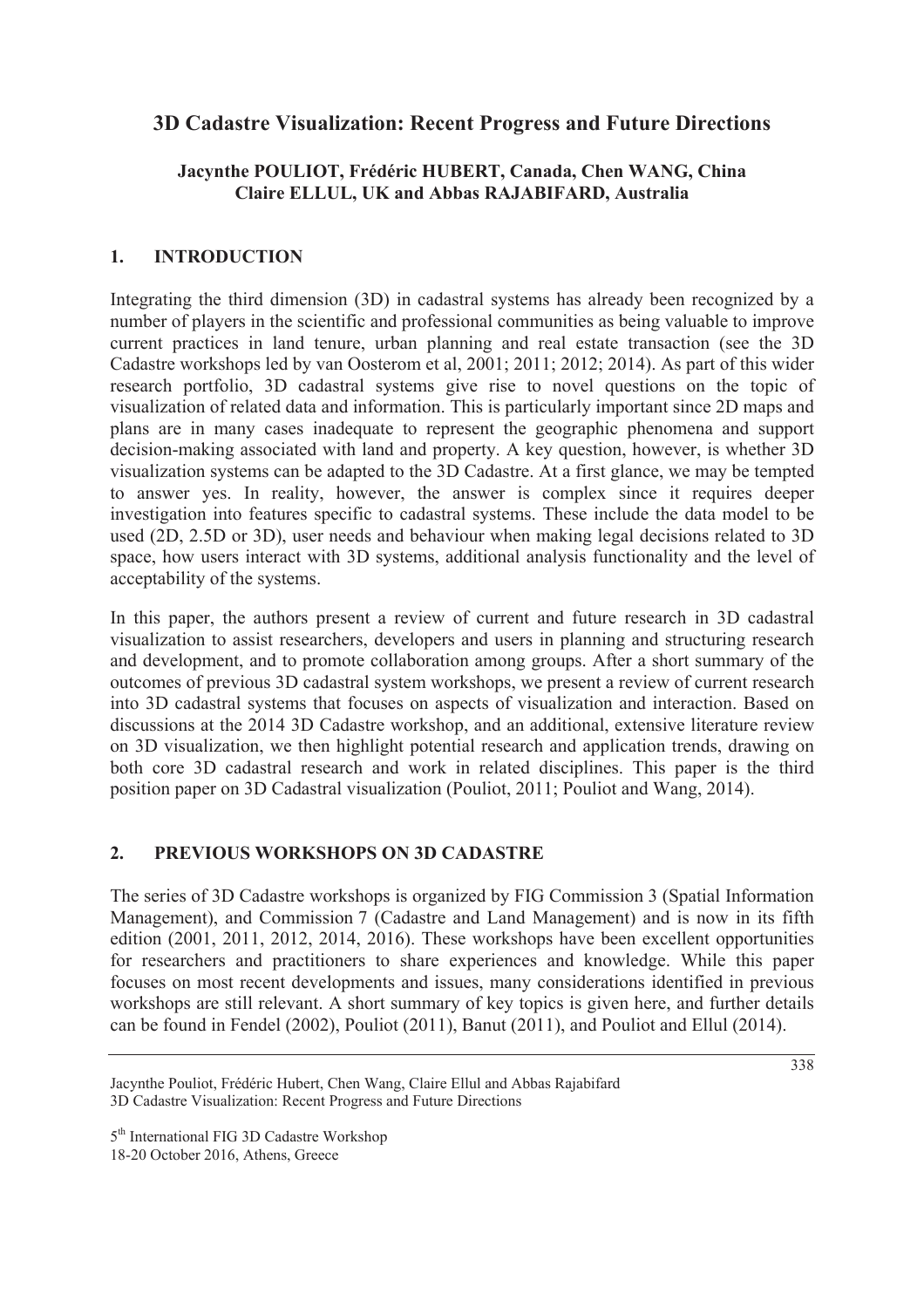During the workshops, there was ongoing discussion relating to *user needs*, with an increasing understanding of their importance, with emerging research into user needs in recent years, in particular the relevance of 3D Cadastre to support informed decision-making. The type of users was initially restricted to specialists, but the scope broadened to the general public in 2011, with an additional focus given to training in 2014.

Discussions on what to represent in the 3D system, *how to model and present data* were also featured throughout. The need for full 3D geometry representation has been considered at every workshop: are 2D maps sufficient? In 2001, 3D was considered important in cities in particular, although technical issues related to 3D visualization made this challenging. A similar understanding was expressed in 2011, although user needs were included in this debate. In both 2011 and 2014, the debate also included a core focus on the importance of representing not only physical but also legal objects, and, in 2014, the need to distinguish between private and publicly owned land and model spatial relationships along with the potential to link additional information, e.g. PDF documents, to the 3D geometry was recognized.

*Technology and implementation* is a third theme for discussion. Emerging web-based technology was a focus in both 2011 and 2014, e.g., websites and web services, with a need for a focus on user interaction also being identified in 2014. Open-source solutions were identified as having potential relevance in 2011; technological trends identified as relevant in 2014 also included 3D printing and augmented reality. Finally, in both 2011 and 2014, reflecting trends in geospatial information, the relevance of crowdsourcing was also considered.

# **3. CURRENT RESEARCH IN 3D CADASTRE VISUALIZATION**

Of the more than 100 papers found in the 3D Cadastre literature since 2011, fewer than 15 publications have a focus on visualization. Interestingly, however, although the 3D cadastral workshops focus on all aspects of cadastre, and not only visualization, similar core themes emerge in the visualization literature: the importance of users, how to model and present information and current and future technical options for implementation.

## **3.1 Users, user requirements and usability**

As noted above, researchers show an increasing understanding that users must be part of development and research activities for cadastral 3D visualization (Shojaei et al, 2013; Pouliot et al, 2014; Stoter et al, 2013; Wang et al, 2016). Two research teams, one in Canada (under the supervision of Pouliot) and the other in Australia (under the supervision of Rajabifard) have specifically investigated user requirements for 3D Cadastral systems. End-users targeted by the two research groups were managers in government and municipal authorities responsible for the maintenance of the land administration system, as well as lawyers and notaries, land surveyors, architects, corporate owners (building managers). 3D visualization of cadastre data mainly facilitates the understanding of ownership boundaries (e.g., locating a

339

Jacynthe Pouliot, Frédéric Hubert, Chen Wang, Claire Ellul and Abbas Rajabifard 3D Cadastre Visualization: Recent Progress and Future Directions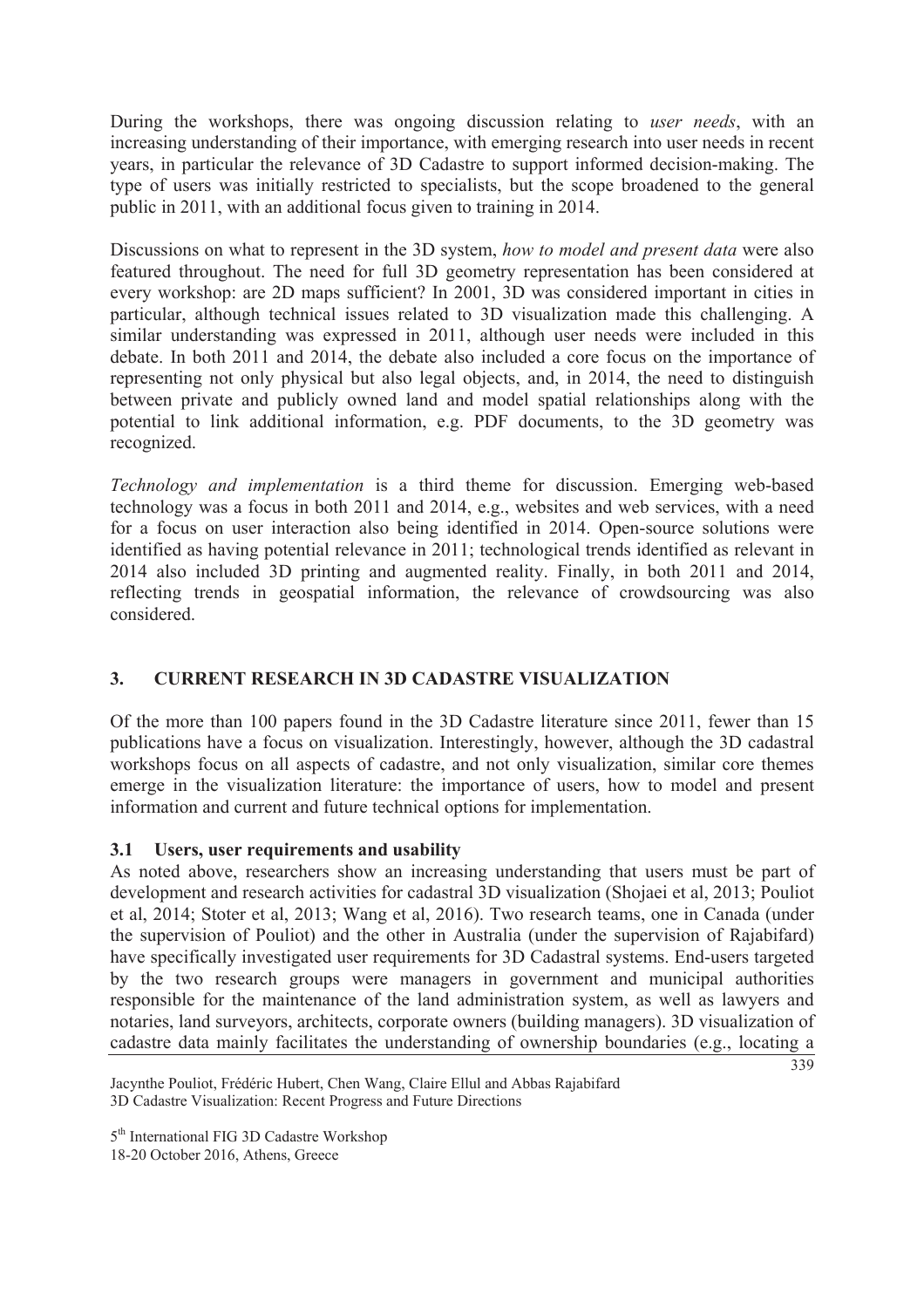specific 3D lot, understanding the spatial relationship with neighbouring lots, and distinguishing the private and common parts in co-ownership apartment buildings. Research also shows that users are eager to learn about the exact advantages of using 3D visualization (Boubehrezh, 2014).

## **3.2 Modelling and presenting information**

Any research into 3D cadastral visualization needs to take into account both the spatial (2D or 3D) and the non-spatial (attribute or semantic) data, along with topological relationships. Geometry may be raster or vector and will include both real geometry and information about RRR (Rights, Restrictions and Responsibilities). Additionally, data used in 2D cadastre should still be valid for 3D Visualization. The Land Administration Domain Model (ISO-TC 19152-LADM, 2011) provides a more exhaustive list of cadastre data.

Given the wide variety of geometric and semantic objects in a 3D cadastral system, it is no surprise that a number of different groupings of the data exist. While Isikdag et al (2015), only distinguish between physical and virtual objects, Aien et al (2013), Shojaei et al (2013, 2014), Pouliot (2011), Wang et al (2012), and Wang (2015) suggest that three types of spatial objects are necessary for cadastral 3D visualization: the boundaries of a physical object, the boundaries of a legal object and the boundaries of the zones inside planning schemas and other official urban planning documents. Adding to this, Döner et al (2011), Guerrero et al (2013), Guo (2013), Jeong et al (2012), Pouliot et al (2015), Shojaei et al (2013) and Vandysheva et al (2012) propose the visualization of underground (legal) objects.

Taking a different approach, Thompson et al (2015) used the concept of spatial units proposed by LADM for modelling and visualization. Groupings include 1) the level of geometric encoding (text-based, geometry-based [point, line, polygon or solid] and topology-based), 2) real-world spatial unit types (open or closed volumes, horizontal or vertical faces, faces related to physical construction or not, 3D spatial unit within a single surface parcel or crossing many surface parcels [legal space for pipelines]) and 3) geometric representation (2 manifold boundaries or not, volumes with contiguous or non-contiguous interiors, boundaries described by planar or curved primitives, the presence or absence of caves).

Finally, some authors argue that, to manage and consequently visualize in a cadastral system, time should be part of the explicit data (Döner and Biyik, 2013; Siejka et al, 2013; van Oosterom and Stoter, 2010).

The variety of data also influences research into visualization and communication of 3D cadastral information. Considering 3D Cadastre visualization as an applied domain of geovisualization presents the possibility of applying the epistemology and knowledge of that discipline. For example, the pipeline model (Haber and McNabb, 1990) subdivides the visualization process into data retrieval, visual mapping and the rendering process; Voigt and Polowinski (2011) categorized the most recent papers found in the literature on 3D Cadastre visualization around these three steps.

Jacynthe Pouliot, Frédéric Hubert, Chen Wang, Claire Ellul and Abbas Rajabifard 3D Cadastre Visualization: Recent Progress and Future Directions

<sup>5&</sup>lt;sup>th</sup> International FIG 3D Cadastre Workshop 18-20 October 2016, Athens, Greece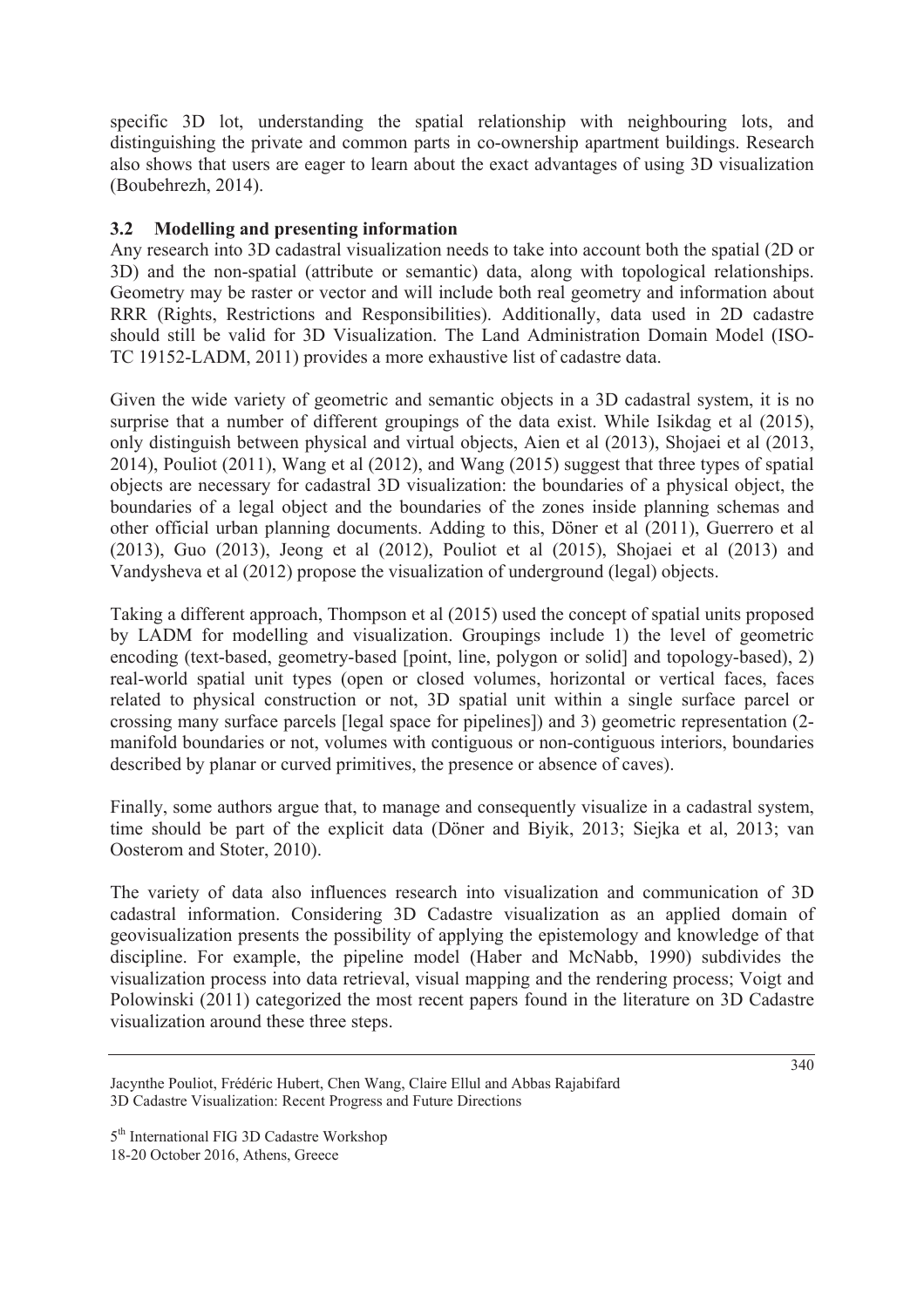To date, very few researchers have addressed symbolization from a point of view of the semiotics of graphics; however Pouliot et al (2014), and Wang et al (2012), analyze the performance of visual variables and revisit cartographic foundations to respond to the requirements of 3D visualization of legal units. More recently, Wang et al (2015), explored transparency in 3D cadastral visualization, demonstrating that this is useful to help users delimit property units (administrative boundaries) by using their physical counterparts (e.g., walls).

# **3.3 Technical solutions – 3D environments and interaction**

Currently, research into 3D cadastral technology can be subdivided into two aspects: building 3D cadastral prototype and interaction research.

## 3.3.1 3D Cadastral System Prototypes

*Cadastral system prototypes* include web-based and desktop systems, with both focusing on enhancements to software that already supports 3D visualization. In the context of web-based systems, Shojaei et al (2014), established a web-based 3D cadastral visualization system with a comprehensive review of functional visualization requirements and the applicability of 3D visualization platforms. Aditya et al (2011), developed two 3D Cadastre web map prototypes based on KML with Google Earth and X3D with ArcGIS online, respectively. Additional visualizations are based on a desktop version of Google Earth. For instance, Shojaei et al (2012) developed a 3D visualization system based on Google Earth for 3D ePlan/LandXML data to be used in overlapping property situations. Oliveres Garcia et al (2011) explained how to use KML and Google Earth to visualize a volumetric representation of property units in condominiums. Ribeiro et al (2014), tested CityEngine (a desktop tool) for use in 3D Cadastre visualization.

## 3.3.2 Interaction – Object selection and other functionality

The ability to select, and therefore interact with, objects in a 3D environment is fundamental to the success of any 3D system (Bowman et al, 2012) and this has been explored by Shojaei (2014), who demonstrated the use of a red rectangle to highlight the selected object. In a Russian prototype (Vandysheva et al, 2012), users can drag out the 3D model of a floor together with the 2D plan of the entire building in order to overcome issues related to occlusion.

Additionally, some visualization prototypes enable user navigation, object search and attribute query (i.e. a step beyond selection); these prototypes include one from Korea (Jeong, et al, 2011) and a visualization prototype built on CityEngine (Ribeiro et al, 2014). Going one step further, Navratil and Fogliaroni (2014) proposed a new model for 3D visibility analysis that integrates 3D Cadastre data in the context of urban planning.

Jacynthe Pouliot, Frédéric Hubert, Chen Wang, Claire Ellul and Abbas Rajabifard 3D Cadastre Visualization: Recent Progress and Future Directions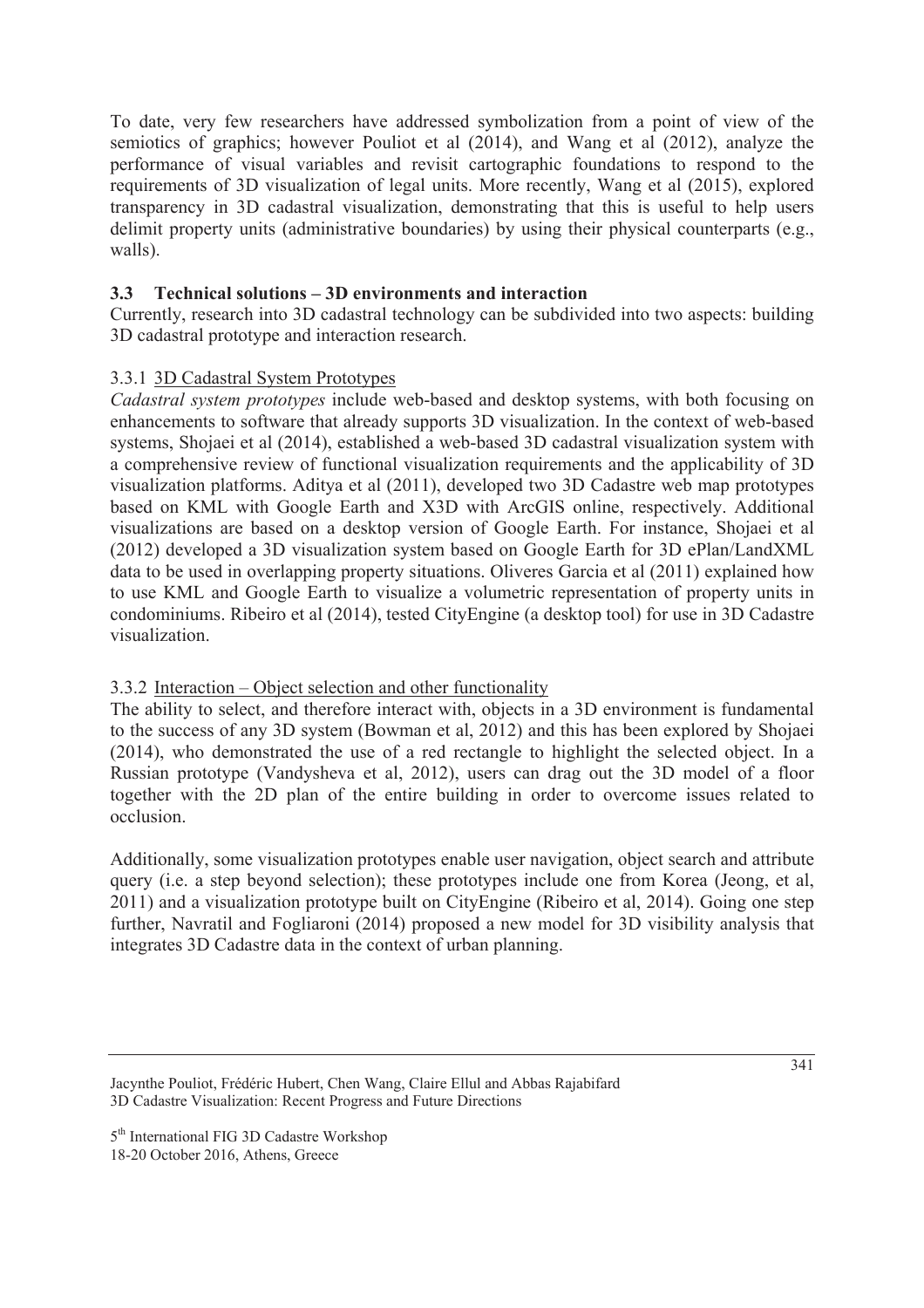#### **3.4 Summary of current research**

As can be seen from both the reports of the workshops and the review presented here, progress has been made in recent years regarding 3D cadastral visualization. For example, in terms of what to model, all groups agree on the importance of including not only physical objects but also legal boundaries and auxiliary data for 3D Cadastre visualization purposes.

Despite the early identification of this challenge, the problem of mapping 2D or 3D legal boundaries that do not physically exist has not yet been overcome and, to our knowledge, no innovative solution has emerged from the research. Visualizing invisible or virtual objects like legal boundaries may be examined from the same research standpoint of underground objects, the visualization of which was, in turn, identified as a shortcoming of existing systems by Shojaei et al (2014).

While advanced systems such as CityEngine do exist, Ribeiro et al (2014) note the steepness of the learning curve required to operate them, making them perhaps unsuitable for many of the user groups identified during the various workshops, both technical experts and members of the public.

Thus, key questions concerning user requirements, usefulness, modelling and technical implementation of 3D Cadastre visualization have yet to be answered and the real value gained from applying 3D visualization for 3D Cadastre has not yet been fully met. The next section explores a number of research directions that may help 3D cadastral systems achieve their full potential.

# **4. FUTURE DIRECTIONS**

3D visualization is not only used in the context of cadastral applications; extensive literature from other disciplines relating to 3D visualization and 3D geovisualization exists (Dykes et al, 2005; ICA, 2015). Related research areas also include information visualization (Ware, 2012), cognitive science (Ware and Plumlee, 2005; see ICSC 2015 proceedings), human-computer interaction (Popelka and Dolez, 2015) and 3D Gaming.

Using the discussions that occurred at the 2014 3D Cadastre workshop as a starting point, and following the core themes that emerged both from the workshops and the review of the current 3D cadastral visualization literature summarized above, the authors have conducted an extensive literature review on these topics, identifying emerging research trends that would also benefit 3D cadastral visualization.

## **4.1 Users, user requirements and usability**

Inspired by ISO, IEC and IEEE standardization on quality assessment, three related topics are covered under this heading: feasibility, usefulness/usability and acceptability. Feasibility issues refer to technical execution conditions (technical, time, budget). Usefulness/Usability issues cover solutions which intended users can understand and find useful for decision-

Jacynthe Pouliot, Frédéric Hubert, Chen Wang, Claire Ellul and Abbas Rajabifard 3D Cadastre Visualization: Recent Progress and Future Directions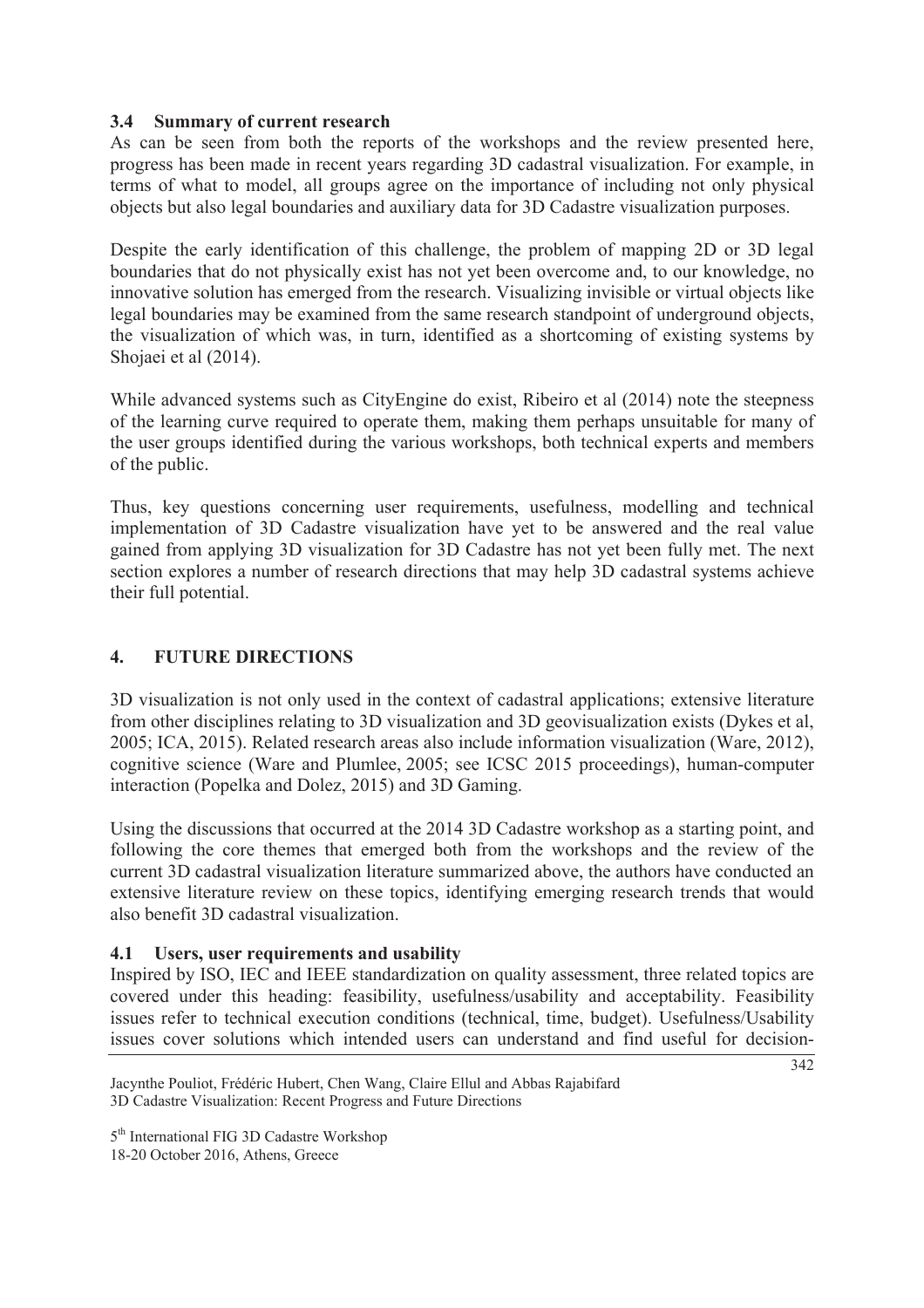making. Acceptability issues comprise collective and legal factors of acceptance, for example if the solution conforms to common practice, approved standards or laws.

## 4.1.1 Usefulness and usability issues

In this context, usability refers to the technical aspects of a visualization (Bleisch, 2012; Landauer, 1995), whereas usefulness addresses whether it does what the user needs. The usability of a solution may not guarantee its usefulness, and there are possibilities that a usable visualization tool would be totally useless in real life (Greenberg & Buxton, 2008).

A starting point to understand the usefulness of 3D visualization may be appraised from the geovisualization cube of MacEachren & Kraak (2001). They proposed three axes to assess geovisualization: 1) user or audience (public to expert), 2) interaction (low to high) and 3) information content (unknown to known). From the point of view of the cadastre, usefulness may also be matched with the concepts of multipurpose cadastre such as discussed by several authors like Dale and McLaughlin, (1999) and Williamson et al (2008); or with suitability for the purpose (Enemark et al, 2014). Adding to these basic requirements, capturing user requirements for on-demand mapping, dealing with different communities of users and establishing various user profiles are also required (Gould and Chaudhry, 2012).

Usability studies (part of research into human-computer interaction), such as heuristic evaluation, cognitive walk-through (Neilsen, 1995) and studies using User Testing and Cooperative Evaluation (Jacobsen, 1999), are also fundamental.

## 4.1.2 Acceptability

Acceptability comprises collective, political and legal factors of acceptance: does the solution conform to common practice, approved standards or laws. Applying user-centred design (which places the user at the focal point of any design process) in 3D Cadastre visualization research will help the designer understand user requirements. Additionally, it prepares the user for the new visualization solutions from the very first stage of the work, and provides the benefit that working closely with the users will give developers of 3D cadastral systems an immediate understanding of the feasibility of their suggested approaches. For example, a desktop-based system may pose technical issues in an organization with limited IT expertise.

## **4.2 Modelling and presenting information**

The challenges under this heading represent a key conflict in 3D cadastral visualization. As noted above, there is a need to model a wide range of complex real-world and virtual objects in any 3D Cadastral system. This contrasts sharply with the need to present a simple, understandable visualization to the end-users of any system. A number of research areas in Geographical Information Science and beyond can assist with this challenge.

#### 4.2.1 Enhancing the 3D environment – Generalization, multiple representations, occlusion management

Research into 3D generalization has been carried out by several authors, including Meng and Forberg (2007), Fan et al (2009), Glander and Döllner (2009), and Mao et al (2011). As with

 $\frac{1}{343}$ 

Jacynthe Pouliot, Frédéric Hubert, Chen Wang, Claire Ellul and Abbas Rajabifard 3D Cadastre Visualization: Recent Progress and Future Directions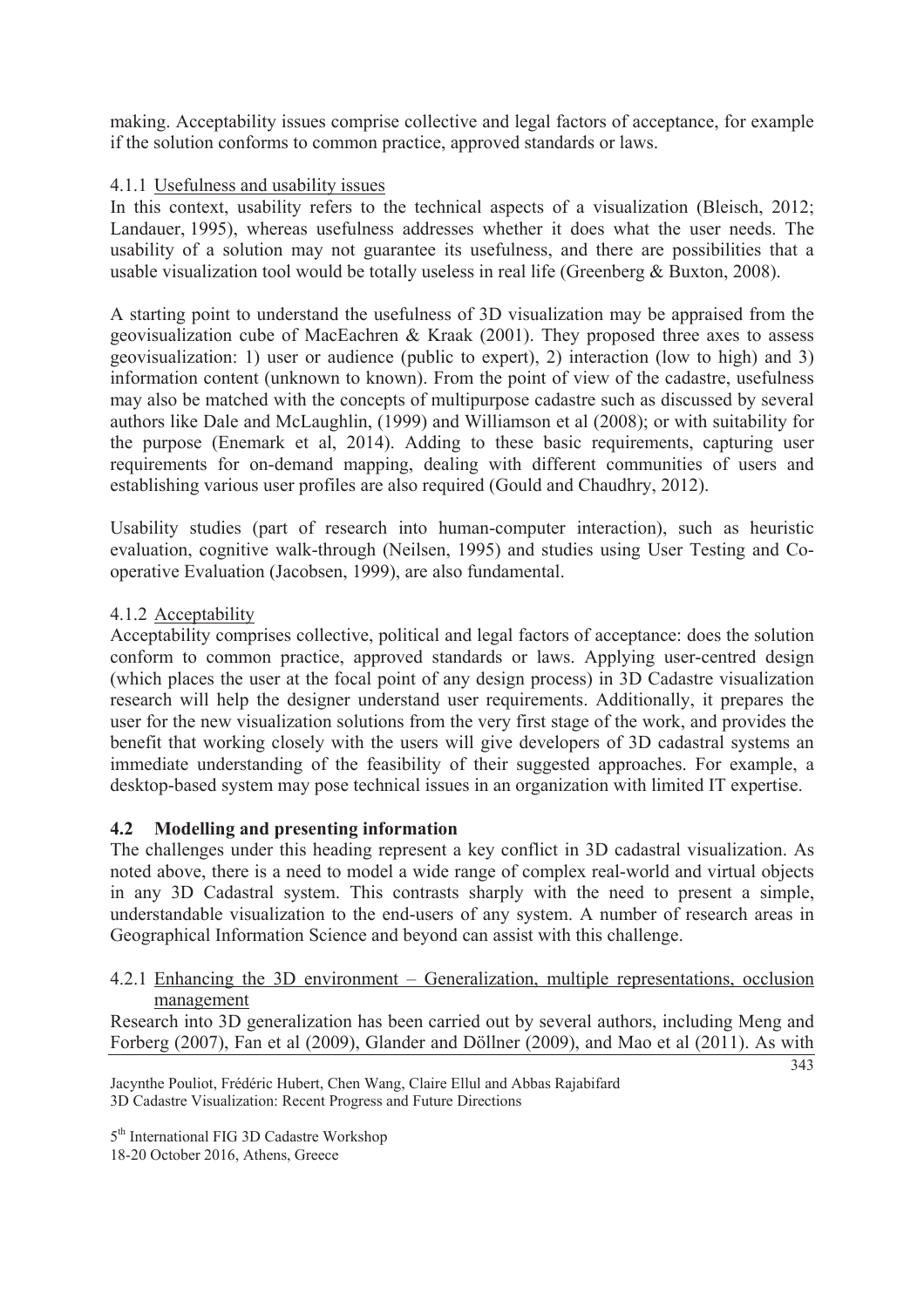2D generalization, a key purpose here is to provide a visualization that meets the specific needs of the user, emphasizing key features and removing or aggregating others (Robinson et al, 1995). The question of level of detail (LoD) as proposed by CityGML (Kolbe 2009), and formalization of LoD (Biljecki et al, 2014) is also important. There is a need for a LoD concept that goes beyond 3D building visualization and integrates visualization of non-visible objects or boundaries, or their corresponding RRR. The work of Gruber et al. (2014), applying LoD for the German Cadastre, is a first step in this direction.

3D generalization and LoD are generally static, i.e., the process is run once. However, having multiple representations of the same object can also be adapted to overcome occlusion issues in a 3D environment, i.e., objects that prevent a user from visualizing or selecting an object of interest. Enhancement techniques such as altering the viewing direction, and depth clues may increase the spatial awareness of the viewer; Elmqvist and Tsigas (2008) present a review of 50 techniques in this area, including multiple viewports and virtual X-ray tools. Related to this, Zhang et al (2016) apply some generalization methods (including building displacement) to ensure the visualization of features of interest like a road without occlusion. Fogliaroni and Clementini (2014), and Billen and Clementini (2006) apply the multiple viewport technique by splitting the 3D space in order to model the visibility between 3D objects.

#### 4.2.2 Geo isualization, visual analytics and big data

As noted above, geovisualization research can provide useful insights into visualization in 3D cadastral systems, since this area of research involves an in-depth understanding of how users understand spatial data, along with related issues such as colour and symbol choice. This research has recently been given additional focus by the need to improve the visualization of a huge volume of data ("Big Data"). Of direct relevance to 3D cadastral systems is the work by Olshannikova et al (2015), examining the potential of integrating Big Data in different augmented and virtual environments. Li et al (2015) also present a 3D globe able to display multiple types of data from Shenzhen city.

In addition to this, an investigation into other visual enhancement techniques in the 3D cadastral environment should be realized in order to advantage of work by Métral et al (2012) and Shojaei et al (2013) on using text for annotation, work by Trapp et al (2011), who added a new arrow symbol above an original symbol to attract the viewer's attention, and work by Turkay et al (2014), who present the concept of an attribute signature to help the visual analysis of geographic datasets. Finally, adapting interfaces and interactions to the context of usage according to user profiles, their environment (physical or social) and platform (hardware or software), as proposed in the field called plasticity of user interfaces, may also be of interest for cadastre applications (Lacoche et al, 2015).

## **4.3 Technical solutions – 3D environments and interaction**

The two topics covered in this section are in fact closely related, since the choice of environment, web-based, virtual reality, augmented reality or full immersion, will in turn impact the ways in which the user can interact with the environment and objects within it. 3D

Jacynthe Pouliot, Frédéric Hubert, Chen Wang, Claire Ellul and Abbas Rajabifard 3D Cadastre Visualization: Recent Progress and Future Directions

<sup>18-20</sup> October 2016, Athens, Greece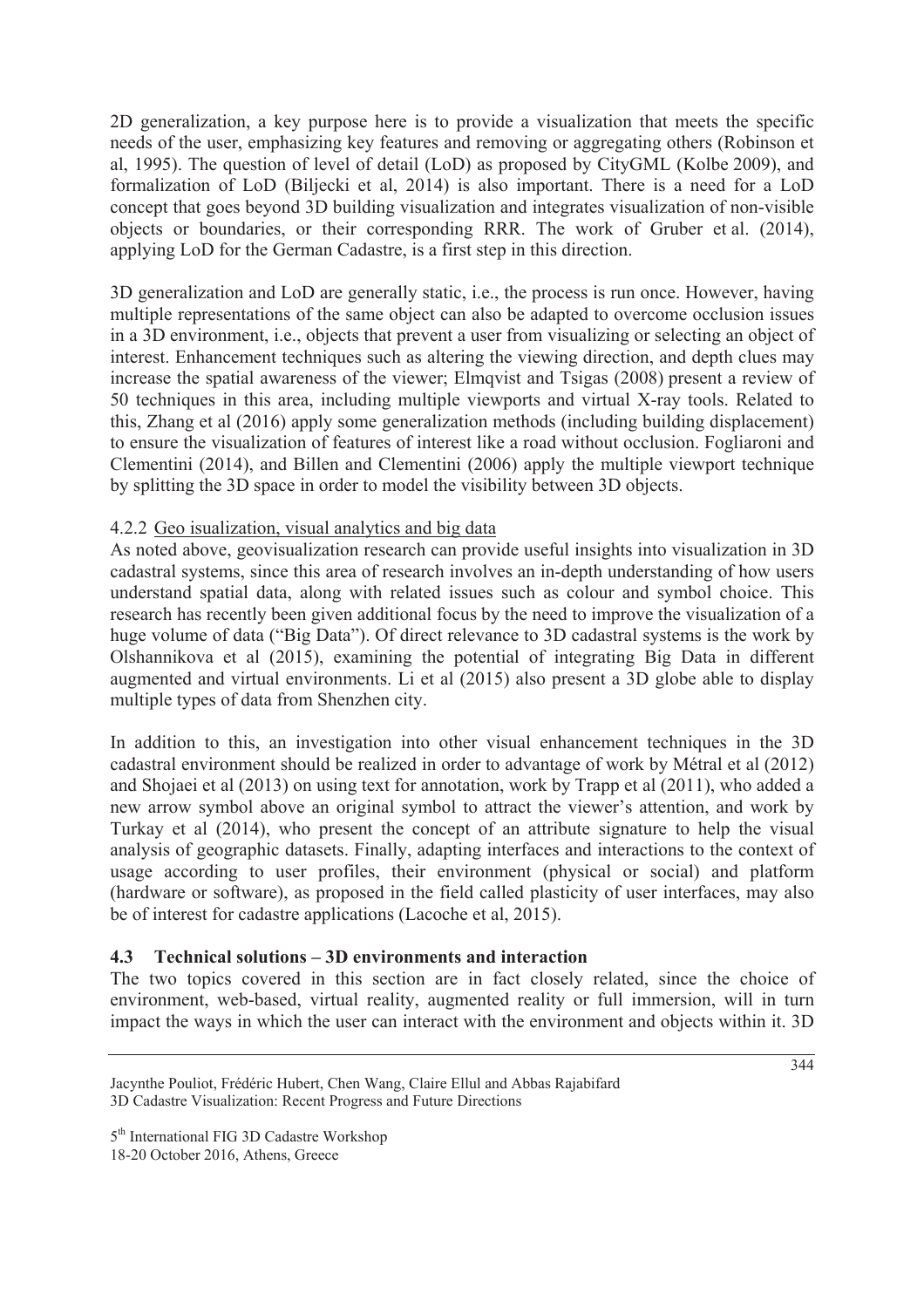cadastral research in both of these topics can also be expanded to include research in the broader field of computer science and, in particular, 3D gaming.

### 4.3.1 Displaying 3D data

Approaches here range from those available on a standard desktop computer or mobile device such as a tablet (no immersion in the environment) through augmented reality (partial immersion) to those requiring very specialized hardware (full immersion), which can in turn be very expensive.

#### *Web-Based 3D Visualization*

In addition to the 3D-cadastral prototypes mentioned in Section 2, other researchers are also experimenting with WebGL, which is a standard for 3D graphics on the web that provides a JavaScript interface to the 3D graphics hardware on a machine (Parisi, 2012). It has emerged as the programming language for 3D graphics on the web, allowing a fully customized 3D software package to be developed (Evans et al 2014).

An example of this can be found in Milner et al (2014), who present a 3D-enabled web GIS with full selection and editing functionality. Resch et al (2014), used WebGL to build webbased 3D+time visualization application for marine geo-data and Chaturvedi et al (2015) present a web-based virtual globe able to integrate and display very large semantic 3D city models, developed with Cesium, an open-source JavaScript library for 3D globes and maps. Ferraz and Santos (2010) combine Spatial OLAP tools with virtual globes to facilitate the discovery and exploration of multidimensional data (i.e., thematic, temporal and spatial data) on 3D maps.

#### *Augmented Reality*

Work on augmented reality in geovisualization by researchers, including Duinat and Daniel (2013), van Krevelen and Poelman (2010), Park et al (2015), Pierdicca et al (2016), Schall et al (2013), Lee et al (2012), and Hugues et al (2011), indicates that it may also be helpful for 3D cadastral systems.

#### *Immersive Virtual Environments*

Research here includes enhancing interactive learning about flood risks by using a 3D CAVE (Philips et al 2015) and displaying 3D virtual environments on walls (CAVE2) where a CAVE is a room-size immersive visualization environment.

Other immersive and interactive works concern holographic technologies including Zebra Imaging (www.zebraimaging.com), Musion (http://musion.com), Leia 3D (www.leia3d.com) and Holusion (http://holusion.com/fr). In a geovisualization context, a first holographic map was produced in 2011 by DARPA in the "Urban Photonic Sandtable Display" program in collaboration with Zebra Imaging (www.nextbigfuture.com/2011/03/darpa-has-3dholographic-display.html). Combining these novel holographic technologies with 3D cadastral objects could be considered as an attractive means for private or public institutions

Jacynthe Pouliot, Frédéric Hubert, Chen Wang, Claire Ellul and Abbas Rajabifard 3D Cadastre Visualization: Recent Progress and Future Directions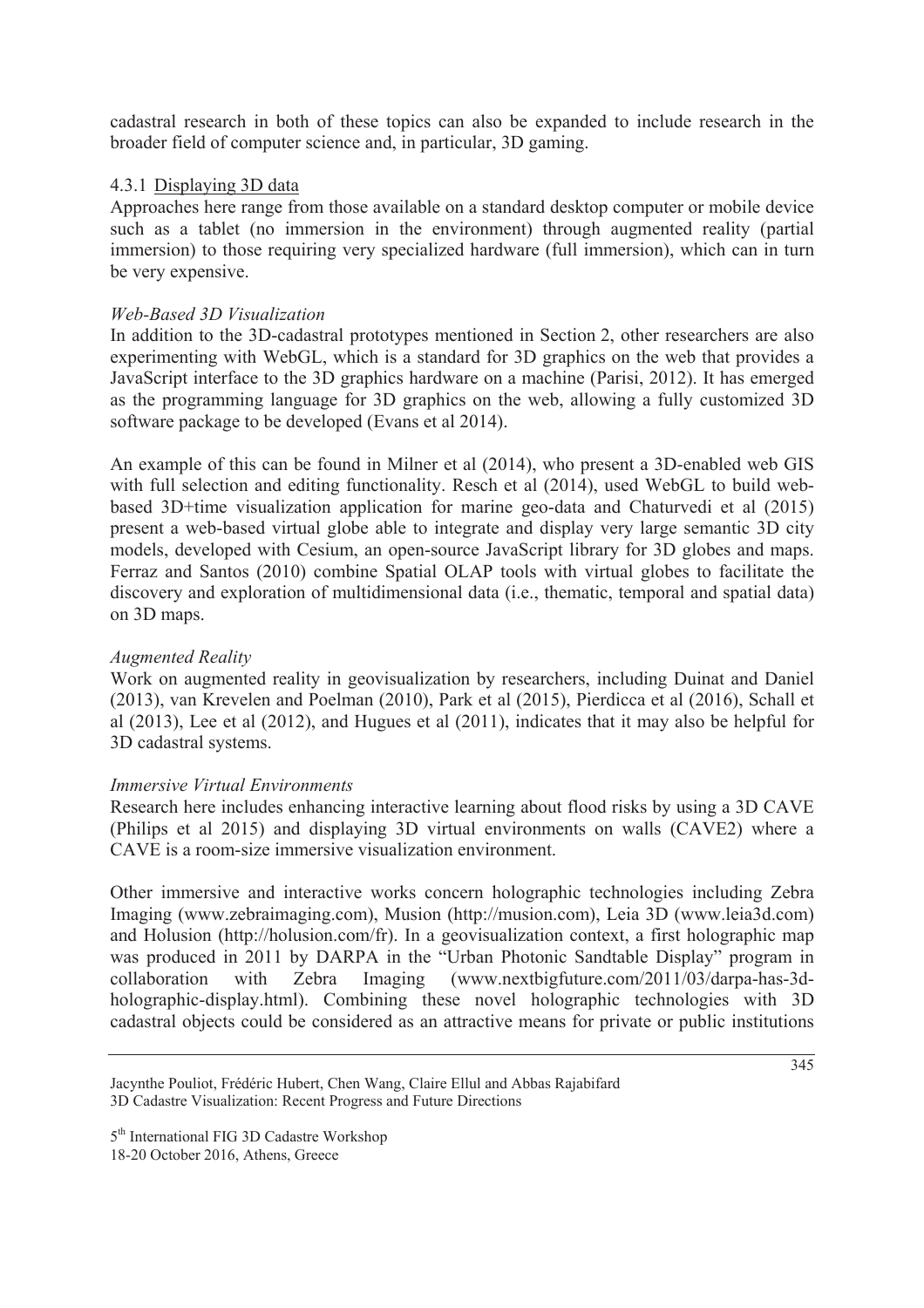to promote cadastral systems, although the expense means they are beyond the reach of the everyday user.

#### 4.3.2 Interaction – Moving around in the 3D world

Traditionally, interaction with 3D Cadastral Systems takes place via a screen and a mouse. This is in great part due to the wide availability and low cost of these tools (Ortega et al, 2016). These options, however, have the disadvantage of not providing easy access to a full 6 Degrees of Freedom, (3 \* rotations and 3\* translations (Kub et al, 2016)) required for 3D interaction. A number of tools commonly associated with 3D gaming, as well as emerging interaction options, are perhaps worth considering. These include (from Ortega et al, 2016): keyboards and mice, controllers such as the Nintendo Wii, joysticks, inertial sensing devices (e.g., a combination of gyroscopes and accelerometers on a smart phone) and head-mounted displays – such as the Oculus Rift or Google Glass.

Related usability research may guide the choice of interaction mode for 3D cadastral systems. For example, Farhadi-Niaki et al (2013) compare static and dynamic gesture interaction, as well as haptic options (a haptic mouse) as interfaces to 3D games, concluding that static gestures performed better in terms of time and precision and naturalness of the interaction while the 3D mouse was easier to use, but caused more fatigue. Additionally, there is extensive usability research examining specific tasks that users perform within the 3D environment, including object selection, retrieving information about objects, capturing new data and moving around the environment. In a study that is perhaps close to the needs of 3D cadastral users, Cashion et al (2012) looked at object selection in the context of dynamic, dense environments, concluding that a ray-casting approach, such as that provided by the Wii remote, is best for static, low-density environments. For high-density scenes, however, an 'expand' approach, where the user is offered a grid of possible targets once the ray has been cast, is more efficient.

Focusing on the mixed geometry/attribute environment that reflects a 3D cadastral situation, Jankowski and Decker (2012) presented a comparison of two modes of interacting with 3D data on the web, where hypertext and 3D graphics are mixed. They experimented with labelling and annotating 3D interactive illustrations in three settings: annotations attached to objects using translucent shapes, located within the objects' shadows, or with the areas showing the 3D model and text being separated. They conclude that the last method is best for long text, since users can explore the scene without text interrupting the view. The first setting is best for short texts, a result directly transferrable to 3D cadastral interfaces. They also described research into two interaction modes for "travel", movement around a 3D VE, a simple mode, where the user can click on hyperlinks in the 3D view and go to fixed view points; and an advanced mode, where the user is free to explore, concluding that the opportunity to swap between modes as the user requires provides the most efficient interface.

#### **4.4 Beyond 3D visualization – Integrating time**

Adapting time-based 2D visualization and interaction could be of interest for suggesting new time-based 3D cadastral data. The space-time cube is a well-known application combining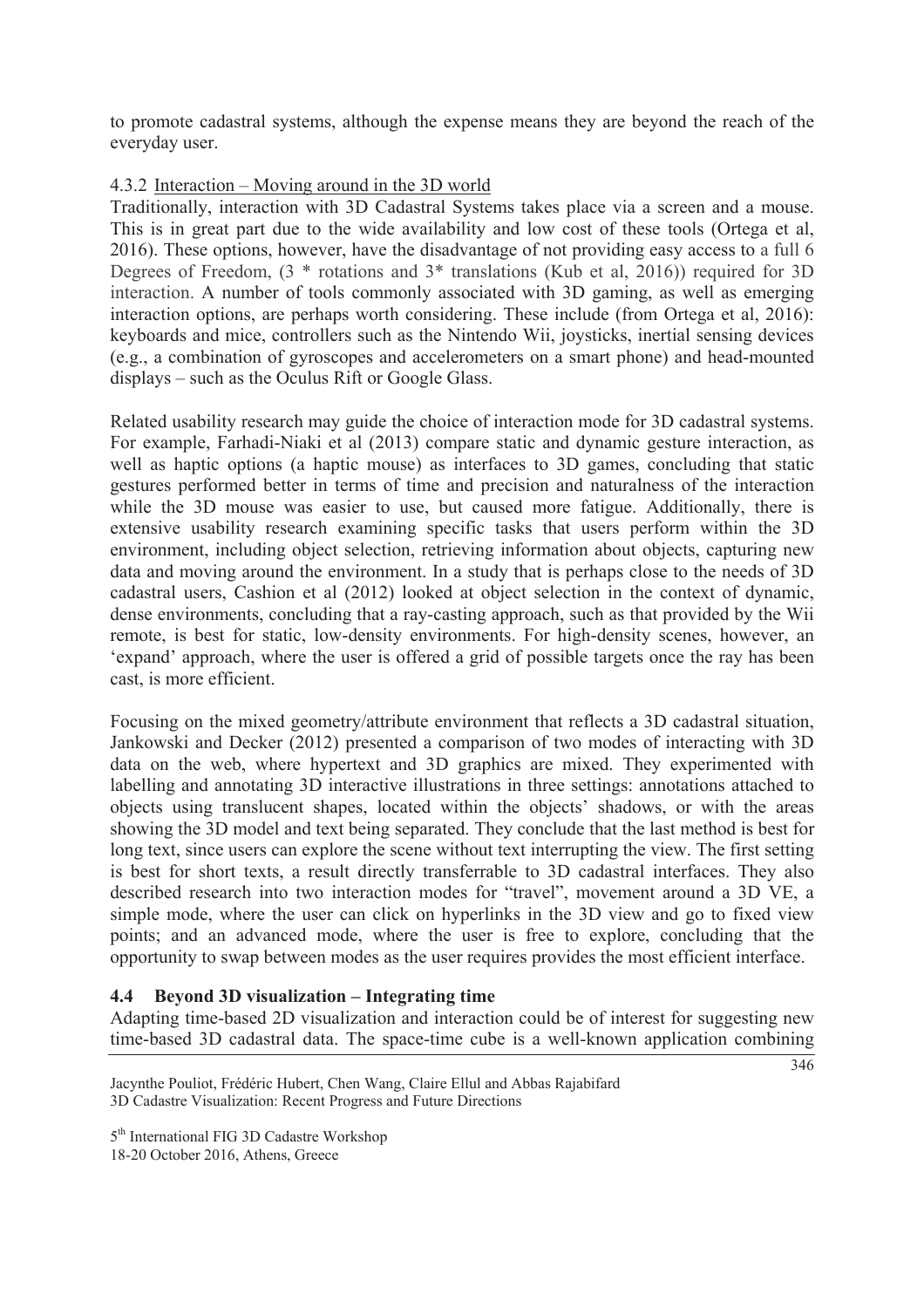time series as the third dimension with 3D maps (Kwan and Lee, 2004). This 3D environment is also mainly used to visualize and analyze temporal information in the space for movement data (Kraak 2003). Displaying a temporal division of parcels can be easily achieved (van Oosteroom and Stoter 2010) and time-based interactions in such a space-time cube have already been studied by Bach et al (2014). Ringmaps is a method to interact with data in order to visualize time series, and Zhao et al (2008) present different representations of time series in a geovisualization point of view with a specific focus on this approach. Wu et al (2015) also integrate Ringmaps in their analysis of Dutch temperature data. For interactions, temporal navigation methods by direct manipulation are designed for 2D and 3D environments (Kondo and Collins, 2014; Wolter et al, 2009).

# **5. CONCLUSION**

The literature review relating to 3D cadastral visualizations shows that the topics vary from the identification and characterization of cadastre data, to symbolization and realization of visualization. Data to be visualized must be linked not only to physical objects but especially to legal boundaries, which can range from the boundary of the parcels, easements, restrictions, and to the distinction between common and private properties. Visualizing invisible or virtual objects like legal boundaries may be examined from the same research standpoint as an underground object. While many 3D cadastral prototypes, especially web-based, have been developed and the various 3D workshop conferences have contributed to sharing experiences to publish research relating to 3D Cadastre, there is still a need to diversify the research domains considered in order to enlarge the audience and, consequently, disseminate the challenges and innovations of 3D Cadastral visualization.

A first attempt to do this has been presented in this paper, which includes literature from human-computer interaction, usability studies, 3D gaming and similar sources. However, it is also important to note that, in the context of 3D Cadastre, there is a need for specific visualization, usability and interaction research. Key differences from other domains include the fact that users of 3D Cadastre may not be using the software on its own, but instead would be using it in conjunction with, for example, the production of a report. This contrasts with the standard gaming contexts assumed in the interaction approaches and research described above, which assume that the user will be playing the game in isolation from other tasks. Thus, for example, many gaming consoles which must be held with both hands would not be very useful for interacting with a 3D Cadastral system while writing a report. Much of the research is also carried out in VE with a small number of objects rather than the thousands of buildings and other complex data that may be displayed within a 3D cadastral system. Within 3D Cadastre, there is a need for extensive text-based information (semantics) to be viewed in association with any 3D geometry (i.e., the semantics, links to other documents). Additionally, and again in contrast with many other 3D projects, maps (and associated cartographic principles) have been around for a thousand of years, and 2D maps and vertical profiles are still perceived as valuable solutions, and must not be excluded from any research.

Jacynthe Pouliot, Frédéric Hubert, Chen Wang, Claire Ellul and Abbas Rajabifard 3D Cadastre Visualization: Recent Progress and Future Directions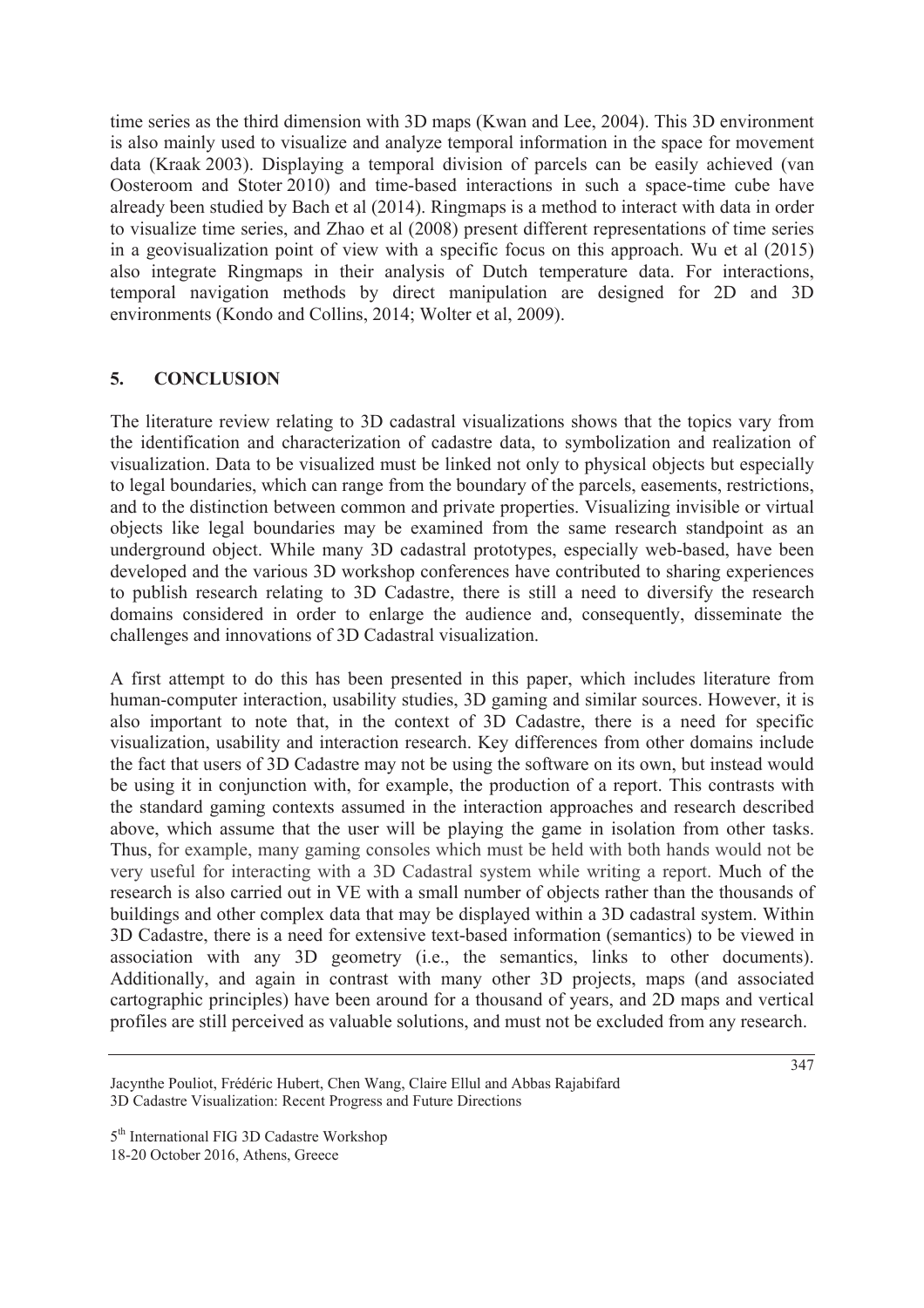Thus, while 3D visualization systems are mature, research and development activities related to usability and acceptability are missing in the context of cadastre users. To understand the specific needs of 3D Cadastre users, researchers need to meet and engage the professional end-users and be part of their day-to-day activities. This is fundamental to ensure that any proposed systems are successful not only in terms of usability but also in terms of acceptability and feasibility. The participation of a wider spectrum of cadastral users, e.g., urban planners or the general public, is necessary. Thus, we need to promote 3D Cadastre in a very understandable manner (e.g., via videos, games). For example, we could produce showcases that demonstrate the value-added (for professionals, the general public, government authorities). We should also better establish what to call the "3D product", since in many ways the term 3D Cadastre is too broad, whereas a term such as a "3D Certificate of localization" is something tangible that is easily understood. Integrating the visualization system into a legal document such as a deed or title, which is well known to cadastre experts, would certainly help by lessening the cognitive leap required to understand the purpose of the 3D system. We also need to participate in educational programs to help practitioners adapt to new realities and technologies, and in particular to ensure that undergraduate students are involved as part of their professional development. This new generation of citizens and professionals is much more aware of technologies and the acceptability level of new solutions is probably higher. Promoting quality assessment, improving confidence in the 3D product and making limitations known are also important aspects of visualization. We need to understand how to do this while at the same time not over-complicating the visual interface and software system. Being involved in committees to adapt laws and regulations is probably a must. We, as specialists in spatial data processing and visualizing, have to be part of this step.

Have we made any progress since 2011 regarding 3D Cadastre visualization? It is clear that we have found more literature related to the production of 3D Cadastre models when compared to 2D representation. But, are 3D models implemented, visualized, and integrated in the everyday duties of land administration players? Our analysis indicates that this is not yet the case, even though greater efforts have been made to increase users' participation. Changing habits is a long process and must be addressed step by step. This is particularly the case in a domain such as cadastre application, which involves a legal framework applied to properties/possession/rights, and thus human values. Despite these issues, reality is threedimensional, as is any decision-making associated with it, so it is important that visualization migrates to 3D. The concept of a "spatially enabled society" as presented by Steudler and Rajabifard (2012) is certainly an interesting framework to consider in order to progress in this direction.

Jacynthe Pouliot, Frédéric Hubert, Chen Wang, Claire Ellul and Abbas Rajabifard 3D Cadastre Visualization: Recent Progress and Future Directions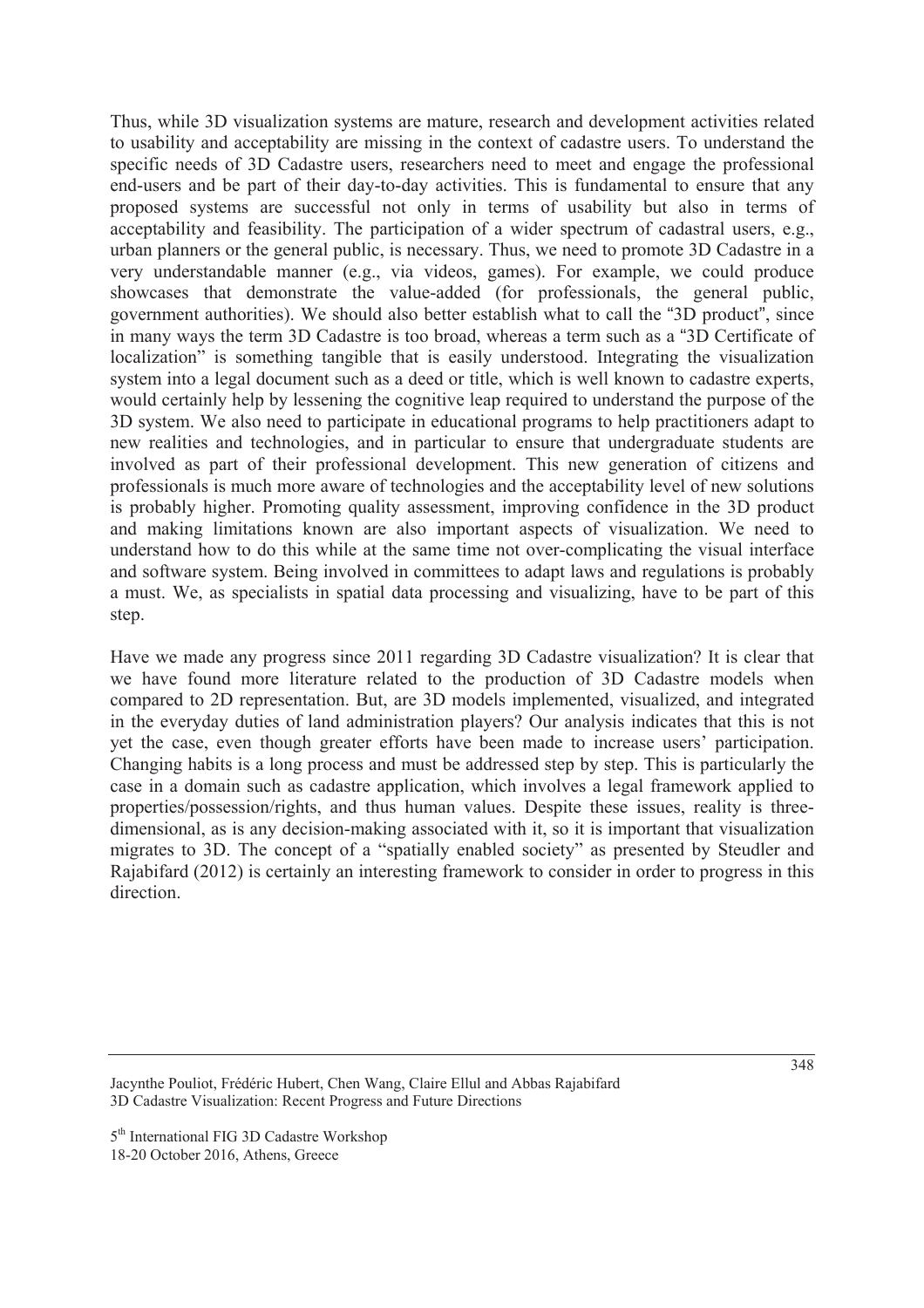#### **REFERENCES**

Aditya, T., Iswanto, F., Wirawan, A. and Laksono, D.P. (2011). 3D Cadastre Web Map : Prospects and Developments. In Proceedings of the 2<sup>nd</sup> International Workshop on 3D Cadastres, 16-18 November 2011, Delft, the Netherlands, pp.189–208.

Aien, A., Kalantari, M., Rajabifard, A., Williamson, I. and Wallace, J. (2013). Towards Integration of 3D Legal and Physical Objects in Cadastral Data Models. Land Use Policy, 35, pp.140–154.

Bach, B., Dragicevic, P., Archambault, D., Hurter, C. and Carpendale, S. (2014). A Review of Temporal Data Visualizations Based on Space-Time Cube Operations. In Eurographics Conference on Visualization.

Banut, R. (2011). Report on Results of Working Sessions, 2nd International Workshop on 3D Cadastres, 2011, Delft, 10 pages.

Biljecki, F., Ledoux, H., Stoter, J. and Zhao, J. ( 2014). Formalisation of the Level of Detail in 3D City Modelling. Computers, Environment and Urban Systems, 48, pp.1–15.

Billen R. and Clementini, R. (2006). Projective Relations in a 3D Environment. In Geographic Information Science, Springer, p.18-32.

Bleisch, S. (2012). 3D Geovisualization – Definition and Structures for the Assessment of Usefulness, ISPRS Annals of the Photogrammetry, Remote Sensing and Spatial Information Sciences, Volume I-2, 2012 XXII ISPRS Congress, 25 August – 01 September 2012, Melbourne, Australia (September), pp. 129–134.

Boubehrezh, A. (2014). Usages et pertinence d'une représentation volumique (3D) cadastrale dans un contexte de gestion municipale Québécoise. Mémoire de maîtrise, Université Laval. Bowman, D.A., McMahan, R.P. and Ragan, E.D., 2012. Questioning naturalism in 3D user interfaces. Communications of the ACM, 55(9), pp. 78-88.

Cashion, J., Wingrave, C. and LaViola Jr, J.J. (2012). Dense and dynamic 3D selection for game-based virtual environments. IEEE transactions on visualization and computer graphics, 18(4), pp. 634-642.

Chaturvedi K., Yao, Z. and Kolbe, T.H. (2015). Web-based Exploration of Interaction with Large and Deeply Structured Semantic 3D City Models using HTML5 and WebGL. In Wissenschaftlich-Technische Jahrestagung der DGPF und Workshop on Laser Scanning Applications (Vol. 3).

Dale, P.F. and McLaughlin, J.D. (1999). Land Administration. Oxford, Oxford University Press.

Jacynthe Pouliot, Frédéric Hubert, Chen Wang, Claire Ellul and Abbas Rajabifard 3D Cadastre Visualization: Recent Progress and Future Directions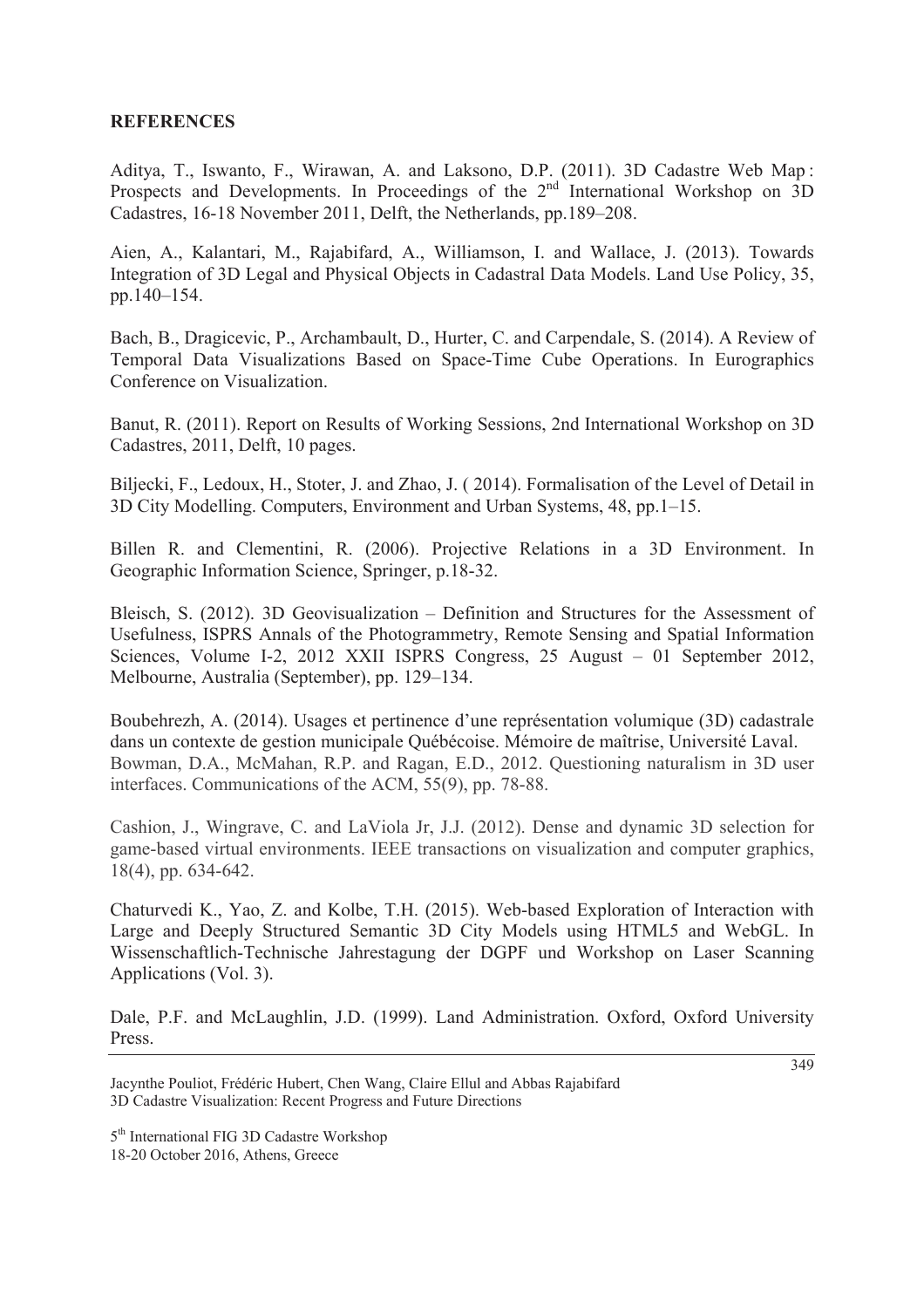Döner, F., Thompson, R., Stoter, J., Lemmen, C., Ploeger, H., van Oosterom, P. and Zlatanova, S. (2011). Solutions for 4D Cadastre–With a Case Study on Utility Networks. International Journal of Geographical Information Science, 25(7), pp. 1173–1189.

Döner, F. and Biyik, C. (2013). Conformity of LADM for Modeling 3D/4D Cadastre Situations in Turkey. 5th Land Administration Domain Model Workshop, 24-25 Sept., Kuala Lumpur, Malaysia: pp. 433-446.

Duinat, B. and Daniel, S. (2013). Urban Situated Simulation Interface: Design & Development of a Tablet-based Solution. ASPRS Annual Conference, 2013-03-24, Massachusetts, USA.

Dykes, J., MacEachren, A.M and Kraak, M.-J. (2005). Exploring Geovisualization. International Cartographic Association, Elsevier.

Elmqvist, N. and Tsigas, P. (2008). A Taxonomy of 3D Occlusion Management for Visualization. IEEE Transactions on Visualization and Computer Graphics, 14(5), pp.1095– 1109.

Enemark, S., Cliffort Bell, K., Lemmen, C. and McLaren, R. (2014). For-For-Purpose Land Administration. Joint FIG/World Bank Publication. FIG Publication No.60.

Evans, A., Romeo, M., Bahrehmand, A., Agenjo, J. and Blat, J. (2014). 3D graphics on the web: A survey. Computers & Graphics, 41, p.43-61.

Farhadi-Niaki, F., Gerroir, J., Arya, A., Etemad, S.A., Laganière, R., Payeur, P. and Biddle, R. (2013). Usability study of static/dynamic gestures and haptic input as interfaces to 3D games. In ACHI 2013, The Sixth International Conference on Advances in Computer-Human Interactions, pp. 315-323.

Fan, H., Meng, L. and Jahnke, M. (2009). Generalization of 3D Buildings Modelled by CityGML. In Advances in GIScience, Springer Berlin Heidelberg, pp. 387-405.

Fendel, E., 2002, Report on the Working Sessions, International Workshop on 3D Cadastres, 28-30 November 2001, Delft.

Available at http://www.gdmc.nl/events/3DCadastres2001/Working%20sessions.pdf.

Ferraz, V.R.T., Santos and M.T.P. (2010). GlobeOLAP-Improving the Geospatial Realism in Multidimensional Analysis Environment. In ICEIS (5). pp. 99-107.

Fogliaroni, P. and Clementini, E. (2014). Modelling Visibility in 3D Space: a Qualitative Frame of Reference. In proceedings of the 9th international conference on 3D GeoInformation Science. Lecture Notes in Geoinformation and Cartography, Springer November.

Jacynthe Pouliot, Frédéric Hubert, Chen Wang, Claire Ellul and Abbas Rajabifard 3D Cadastre Visualization: Recent Progress and Future Directions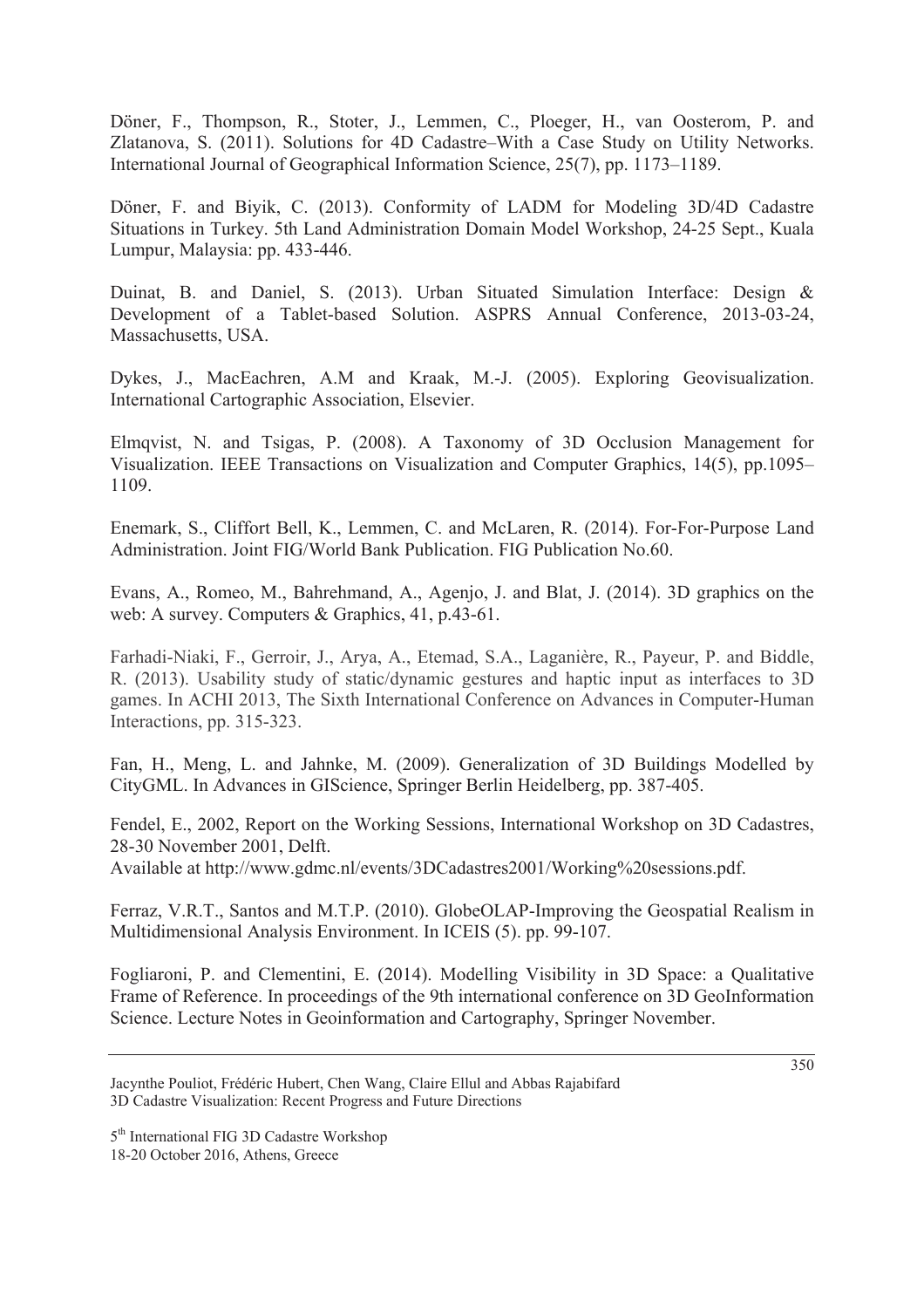Glander, T. and Döllner, J. (2009). Abstract Representations for Interactive Visualization of Virtual 3D City Models. Computers, Environment and Urban Systems, 33(5), pp. 375–387.

Gould, N and Chaudhry, O. (2012). An Ontological Approach to On-demand Mapping. 15th ICA Generalisation Workshop, Istanbul, Turkey.

Gruber, U., Riecken, J. and Seifert, M. (2014). Germany on the Way to 3D-Cadastre. FIG Congress, Kuala Lumpur, Malaysia, 16-21 June.

Guerrero, J., S. Zlatanova, S. and Meijers, M. (2013). 3D Visualisation of Underground Pipelines: Best Strategy for 3D Scene Creation. ISPRS Annals of the Photogrammetry, Remote Sensing and Spatial Information Sciences, Volume II-2/W1, ISPRS 8th 3D GeoInfo Conference & WG II/2 Workshop, 27 – 29 November 2013, Istanbul, Turkey, pp. 139-145.

Guo, R., Li, L., Ying, S., Luo, P., He, B. and Jiang, R. (2013). Developing a 3D Cadastre for the Administration of Urban Land Use: A Case Study of Shenzhen, China. Computers, Environment and Urban Systems, 40, pp. 46–55.

Haber, R. and McNabb, D. (1990). Visualization Idioms: A Conceptual Model for Scientific Visualization Systems. In Visualization in Scientific Computing, IEEE Computer Society Press, pp. 74-93.

Hugues, O., Cieutat, J. M. and Guitton, P. (2011). GIS and Augmented Reality: State of the Art and Issues. In Handbook of Augmented Reality, Springer New York, pp. 721-740.

ICA (2015). International Cartographic Association - Commission on Visual Analytics, http://viz.icaci.org/.

ICSC (2015). Proceedings of the VI International Conference on Spatial Cognition, Cogn Process (2015) 16 (Suppl 1):S1–S113 DOI 10.1007/s10339-015-0732-7.

Isikdag, U., Horhammer, M., Zlatanova, S., Kathmann, R. and van Oosterom, P. (2015). Utilizing 3D Building and 3D Cadastre Geometries for Better Valuation of Existing Real Estate. FIG Working Week 2015, Sofia, Bulgaria, 17-21 May.

ISO-TC 19152-LADM, 2011, Geographic information - Land Administration Domain Model, Draft international standard.

Retrieved from http://www.isotc211.org/protdoc/211n2886/.

Jankowski, J. and Decker, S. (2012, April). A dual-mode user interface for accessing 3D content on the world wide web. In Proceedings of the 21st international conference on World Wide Web, ACM, pp. 1047-1056.

Jacynthe Pouliot, Frédéric Hubert, Chen Wang, Claire Ellul and Abbas Rajabifard 3D Cadastre Visualization: Recent Progress and Future Directions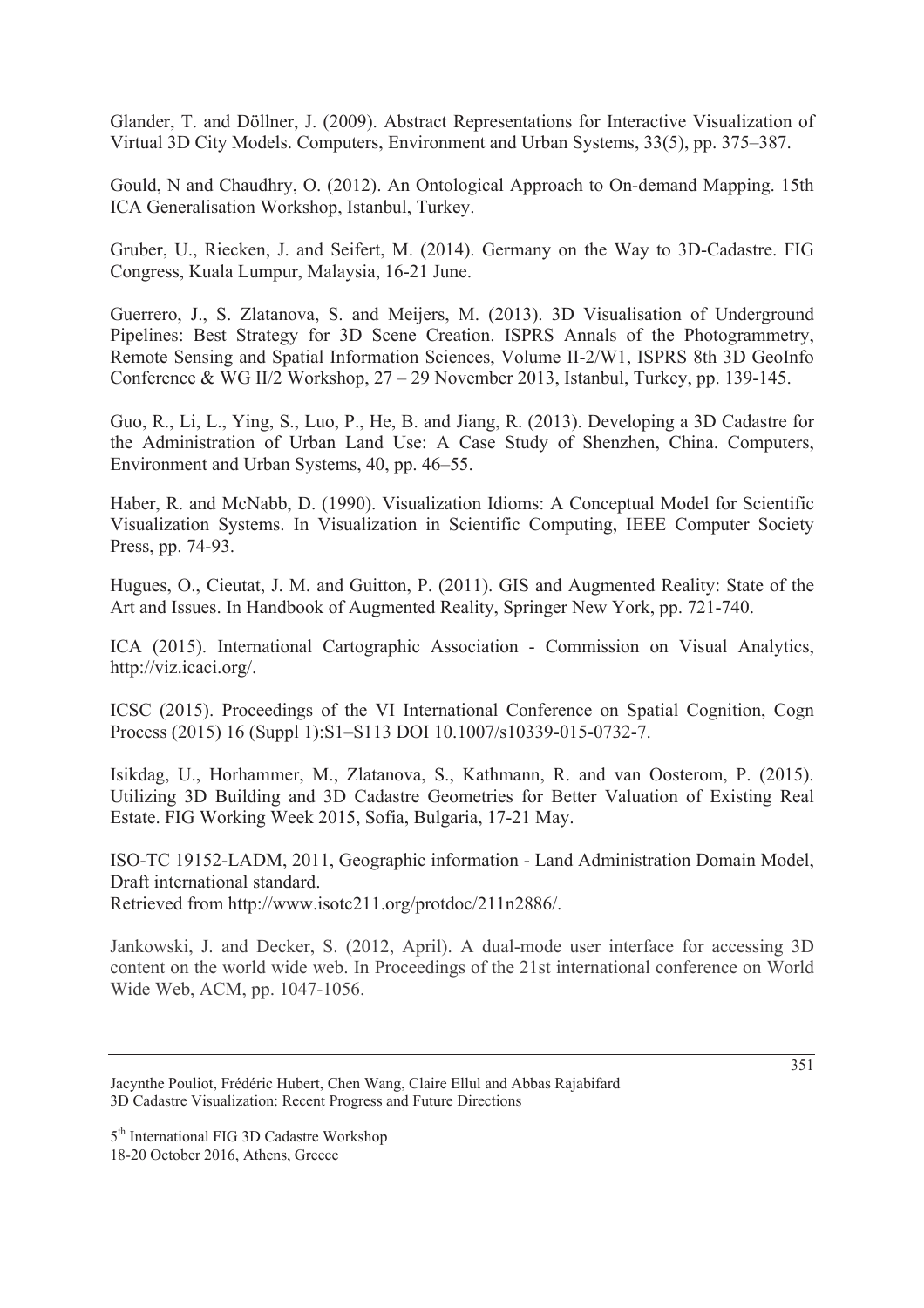Jeong, D.-H., Jang, B.-B., Lee, J.-Y., Hong, S., van Oosterom P., de Zeeuw, K., Stoter, J., Lemmen, C. and Zevenbergen, J. (2012). Initial Design of an LADM-based 3D Cadastre – Case Study from Korea. In Proceedings of the 3rd International Workshop on 3D Cadastres: Developments and Practices, Shenzhen, China, 25-26 October, pp. 159–184.

Kolbe, T.H. (2009). Representing and Exchanging 3D City Models with CityGML, 3rd International Workshop on 3D Geo-Information, 13.-14. November 2008 in Seoul, South Korea. Published in Lee, Zlatanova (eds.): 3D Geo-Information Sciences, Springer, 2009.

Kondo, B. and Collins, C. (2014). Dimpvis: Exploring Time-Varying Information Visualizations by Direct Manipulation. IEEE transactions on visualization and computer graphics, 20(12), 2003-2012.

Kraak, M.-J. (2003). The Space-Time Cube Revisited from a Geovisualization Perspective. In Proc. 21st International Cartographic Conference, pp. 1988-1996.

Kwan, M. P. and Lee, J. (2004). Geovisualization of Human Activity Patterns using 3D GIS: a Time-Geographic Approach. Spatially integrated social science, 27.

Lacoche, J., Duval, T., Arnaldi, B., Maisel, E. and Royan, J. (2015). Plasticity for 3D User Interfaces: New Models for Devices And Interaction Techniques. In Proceedings of the 7th ACM SIGCHI Symposium on Engineering Interactive Computing Systems (pp. 28-33). ACM.

Landauer, T. (1995). The Trouble with Computers: Usefulness, Usability and Productivity. The MIT Press, Cambridge, Chapter 6, pp. 141-168.

Lee, G. A., Dünser, A., Kim, S. and Billinghurst, M. (2012). CityViewAR: A Mobile Outdoor AR Application for City Visualization. In 2012 IEEE International Symposium on Mixed and Augmented Reality-Arts, Media, and Humanities (ISMAR-AMH), IEEE, pp. 57-64.

Li, X., Lv, Z., Zhang, B., Wang, W., Feng, S. and Hu, J. (2015). Webvrgis Based City Bigdata 3D Visualization and Analysis. arXiv preprint arXiv:1504.01051.

MacEachren, A. and M., Kraak, M.-J. (2001). Research Challenges in Geovisualization. Cartography and Geographic Information Science, 28(1).

Mao, B., Ban, Y. and Harrie, L. (2011). A Multiple Representation Data Structure for Dynamic Visualisation of Generalised 3D City Models. ISPRS Journal of Photogrammetry and Remote Sensing, 66(2), pp. 198-208.

Meng, L. and Forberg, A. (2007). 3D building Generalisation. Challenges in the Portrayal of Geographic Information. Amsterdam: Elsevier Science.

Jacynthe Pouliot, Frédéric Hubert, Chen Wang, Claire Ellul and Abbas Rajabifard 3D Cadastre Visualization: Recent Progress and Future Directions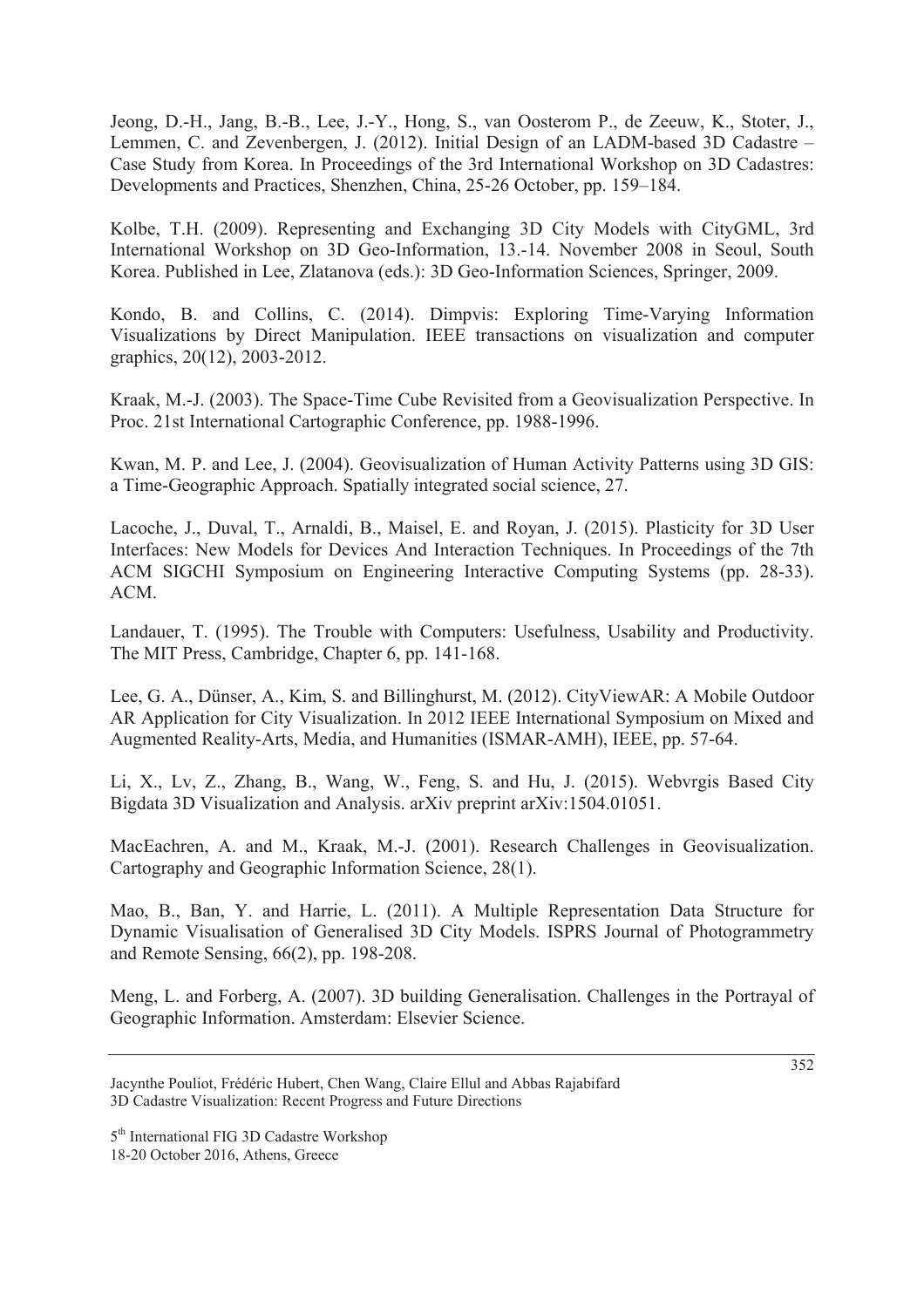Métral, C., Ghoula, N. and Falquet, G. (2012). Towards an Integrated Visualization of Semantically Enriched 3D City Models: An Ontology of 3D Visualization Techniques. arXiv Preprint arXiv:1202.6609.

Milner, J., Wong, K. and Ellul, C. (2014). "Beyond Visualisation in 3D GIS". Proceedings of the GIS Research UK Conference.

Navratil, G. and Fogliaroni, P. (2014). Visibility Analysis in a 3D Cadastre. 4th International Workshop on 3D Cadastres, 2014, Dubai, pp. 183-196.

Nielsen, J. (1993). Usability Engineering. Academic Press, New-York.

Oliveres Garcia, J.M., Virgós Soriano, L.I. and Velasco Martín-Vares, A. (2011). 3D Modeling and Representation of the Spanish Cadastral Cartography. 2<sup>nd</sup> International Workshop on 3D Cadastres, 16-18 November 2011, Delft, the Netherlands, pp. 209-222.

Olshannikova, E., Ometov, A., Koucheryavy, Y. and Olsson, T. (2015). Visualizing Big Data with augmented and virtual reality: challenges and research agenda. Journal of Big Data, 2(1), 1.

Ortega F., Abyarjoo F., Barreto A., Rishe N. and Adjouadi M. (2016). Interaction Design for 3D User Interfaces: The World of Modern Input Devices for Research, Applications, and Game Development, CRC Press.

Parisi, T. (2012). WebGL: up and running. "O'Reilly Media, Inc.".Park, C. S., Lee, D. Y., Kwon, O. S., Wang, X., 2013. A Framework for Proactive Construction Defect Management using BIM, Augmented Reality and Ontology-Based Data Collection Template. Automation in Construction, 33, pp. 61-71.

Park, J., An, S. and Woo, W. (2015 September). Light Detecting 3D User Interface-Equipped System for Mixed and Augmented Reality Games. InMixed and Augmented Reality-Media, Art, Social Science, Humanities and Design (ISMAR-MASH'D), 2015 IEEE International Symposium. IEEE, pp. 55-56.

Philips, A., Walz, A., Bergner, A., Graeff, T., Heistermann, M., Kienzler, S. and Zeilinger, G. (2015). Immersive 3D Geovisualization in Higher Education. Journal of Geography in Higher Education, 39(3), pp. 437-449.

Pierdicca, R. Frontoni E., Zingaretti, P., Mancini A., Savina Malinverni E., Nora Tassetti A., Marcheggiani, E. and Galli, A. (2016). Smart maintenance of Riverbanks using a Standard Data Layer and Augmented Reality, Computers and Geosciences, 95, pp. 67-74.

Popelka, S. and Dolez, J. (2015). Non-Photorealistic 3D Visualization in City Maps: An Eye-Tracking Study, pp. 357–367.

Jacynthe Pouliot, Frédéric Hubert, Chen Wang, Claire Ellul and Abbas Rajabifard 3D Cadastre Visualization: Recent Progress and Future Directions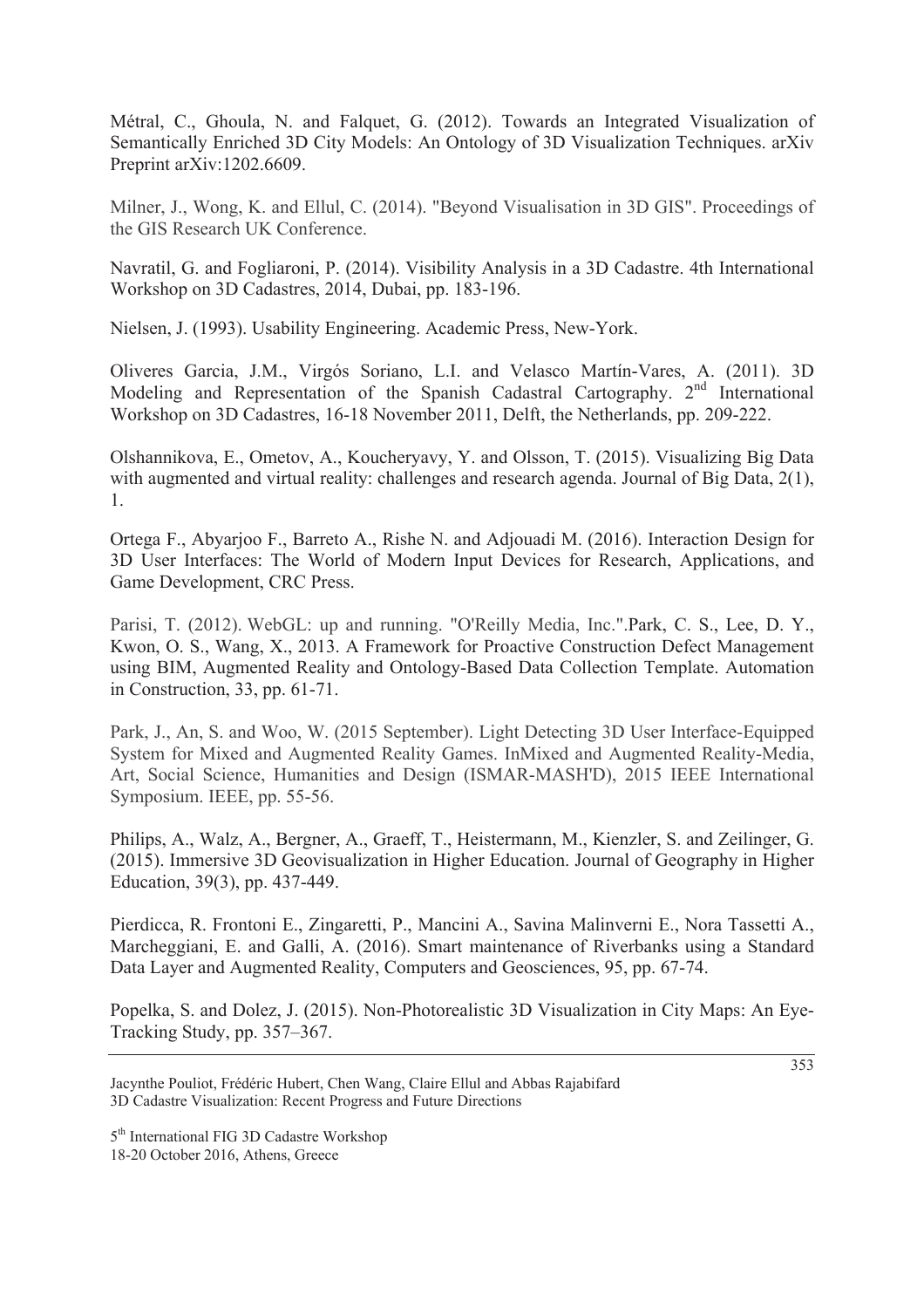Pouliot, J. (2011). Visualization, Distribution and Delivery of 3D Parcels. Position paper for 2nd International Workshop on 3D Cadastres, 16-18 November 2011, Delft, the Netherlands.

Pouliot, J. and Ellul, C. (2014). Workshop on Visualization, Distribution and Delivery of 3D Parcels – Synthesis. 4nd International Workshop on 3D Cadastres, Dubai, United Arab Emirates, 2014-11-09.

Available at http://www.gdmc.nl/3DCadastres/workshop2014/programme/Pres2014\_p31.pdf.

Pouliot J. and C. Wang (2014). 3D Visualisation for cadastre applications. Position paper at 4nd International Workshop on 3D Cadastres, Nov. 9 to 11th, Dubai, United Arab Emirates.

Pouliot, J., Wang, C., Hubert, F. and Fuchs, V. (2014). Empirical Assessment of the Suitability of Visual Variables to Achieve Notarial Tasks Established from 3D Condominium Models. In Innovations in 3D Geo-Information Sciences (Series: Lecture Notes in Geoinformation and Cartography, Publisher: Springer Berlin Heidelberg, Ed U. Isikdag, pp.2 67-290.

Pouliot, J., Bordin P. and Cuissard, R. (2015). Cadastral Mapping for Underground Networks: A Preliminary Analysis of User Needs. International Cartographic Conference, Brazil, 2015- 08-23.

Resch, B., Wohlfahrt, R. and Wosniok, C. (2014). Web-based 4D visualization Of Marine Geo-Data using WebGL. Cartography and Geographic Information Science, 41(3), pp. 235– 247.

Ribeiro, A., Duarte de Almeida, J-P. and Ellul, C. (2014). Exploring CityEngine as a Visualization Tool for 3D Cadastre. 4th International Workshop on 3D Cadastres, Dubai, United Arab Emirates, pp. 197-217.

Robinson, A, Morrison', J. Muehrcke, P. Kimerling, J. and Guptill, A. (1995). Elements of Cartography, Wiley and Sons.

Schall, G., Zollmann, S. and Reitmayr, G. (2013). Smart Vidente: Advances in Mobile Augmented Reality for Interactive Visualization of Underground Infrastructure. Personal and ubiquitous computing, 17(7), pp. 1533-1549.

Shojaei, D., Rajabifard, A., Kalantari, M. and Bishop, I. D. (2012). Development of a 3D ePlan / LandXML Visualization System in Australia. In Proceedings of the 3rd International Workshop on 3D Cadastres: Developments and Practices, Shenzhen, China, 25-26 October, pp. 273–288.

Shojaei, D., Kalantari, M., Bishop, I. D., Rajabifard, A. and Aien, A. (2013). Visualization Requirements for 3D Cadastral Systems. Computers, Environment and Urban Systems, 41, pp. 39–54.

Jacynthe Pouliot, Frédéric Hubert, Chen Wang, Claire Ellul and Abbas Rajabifard 3D Cadastre Visualization: Recent Progress and Future Directions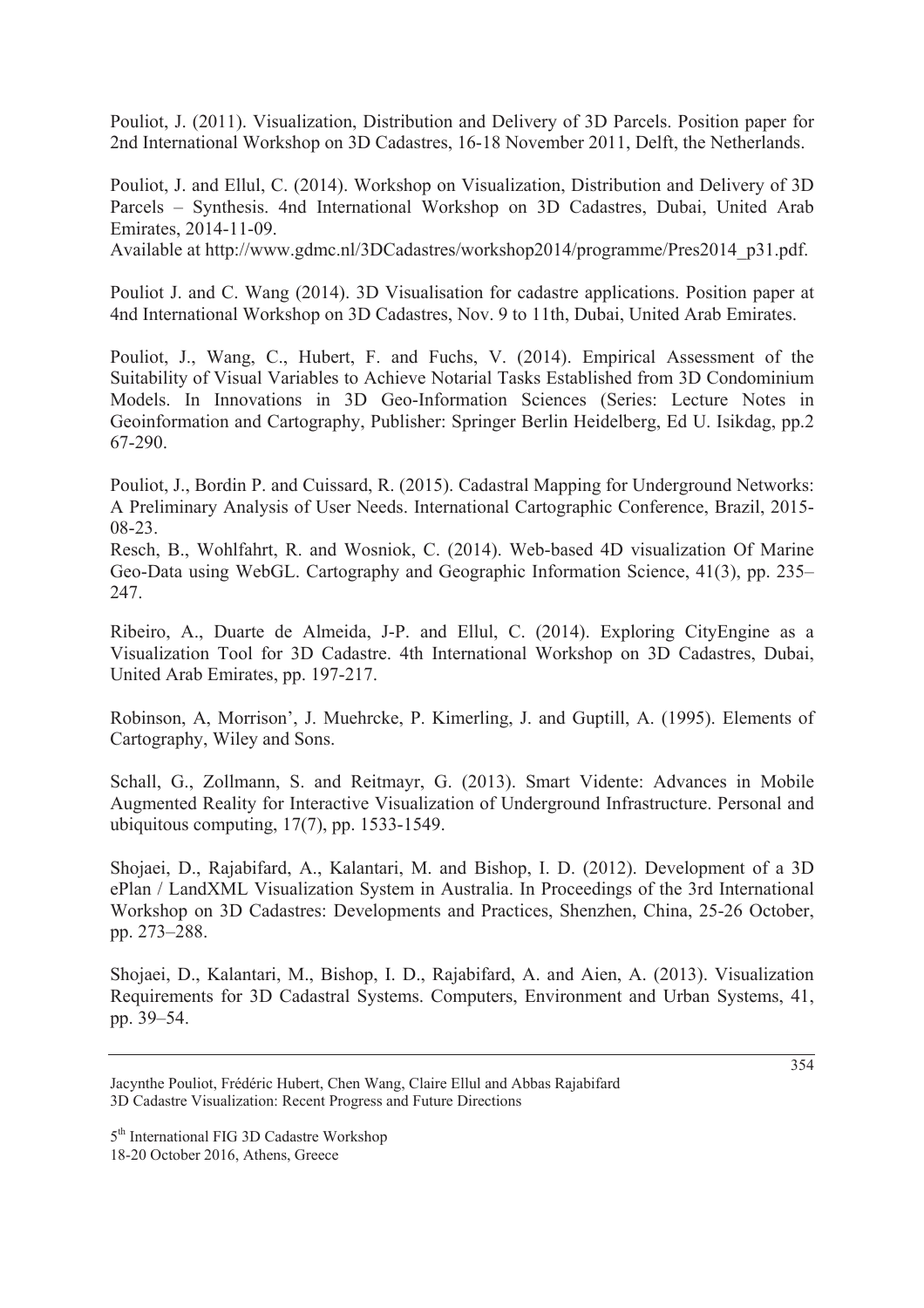Shojaei, D. (2014). 3D cadastral visualisation: understanding users' requirements, PhD Thesis, Infrastructure Engineering Department, The University of Melbourne, Australia.

Shojaei, D., Rajabifard, A., Kalantari, M., Bishop, I.D. and Aien, A. (2014). Design and Development of a Web-Based 3D Cadastral Visualization Prototype. International Journal of Digital Earth, September, pp. 1–20.

Siejka, M., ĝlusarski, M. and Zygmunt, M. (2013). 3D+time Cadastre, Possibility of Implementation in Poland. Survey Review, 46(335), pp. 79–89.

Steudler, D. and Rajabifard, A. (2012). Spatially Enabled Society. FIG Publication, No. 58.

Stoter, J., Ploeger, H. and van Oosterom, P. (2013). 3D Cadastre in the Netherlands: Developments and International Applicability. Computers, Environment and Urban Systems, 40, pp. 56–67.

Thompson, R., van Oosterom, P., Karki, S. and Cowie, B. (2015). A Taxonomy of Spatial Units in a Mixed 2D and 3D Cadastral Database. FIG Working Week 2015, Sofia, Bulgaria, 17-21 May.

Trapp, M., Beesk, C., Pasewaldt, S. and Döllner, J. (2011). Interactive Rendering Techniques for Highlighting in 3D Geovirtual Environments. Advances in 3D Geo-Information Sciences, XXXVIII, pp. 197–210.

Turkay, C., Slingsby, A., Hauser, H., Wood, J. and Dykes, J. (2014). Attribute Signatures: Dynamic Visual Summaries for Analyzing Multivariate Geographical Data. IEEE Transactions on Visualization and Computer Graphics.

van Krevelen, D.W.F. and Poelman, R. (2010). A Survey of Augmented Reality Technologies, Applications and Limitations. International Journal of Virtual Reality, 9(2), 1.

van Oosterom, P.J.M., Stoter, J. and Fendel, E. (eds) (2001). Registration of Properties in Strata, First international workshop on 3D cadastres, International Federation of Surveyors, Delft, the Netherlands.

van Oosterom, P. and Stoter, J. (2010). 5D Data Modelling: Full Integration of 2D/3D Space, Time and Scale Dimensions. In International Conference on Geographic Information Science, Springer Berlin Heidelberg, pp. 310-324.

van Oosterom, P.J.M., Fendel, E., Stoter, J. and Streilein, A. (eds) (2011). Proceedings 2<sup>nd</sup> international workshop on 3D Cadastres, November, Delft, the Netherlands.

Jacynthe Pouliot, Frédéric Hubert, Chen Wang, Claire Ellul and Abbas Rajabifard 3D Cadastre Visualization: Recent Progress and Future Directions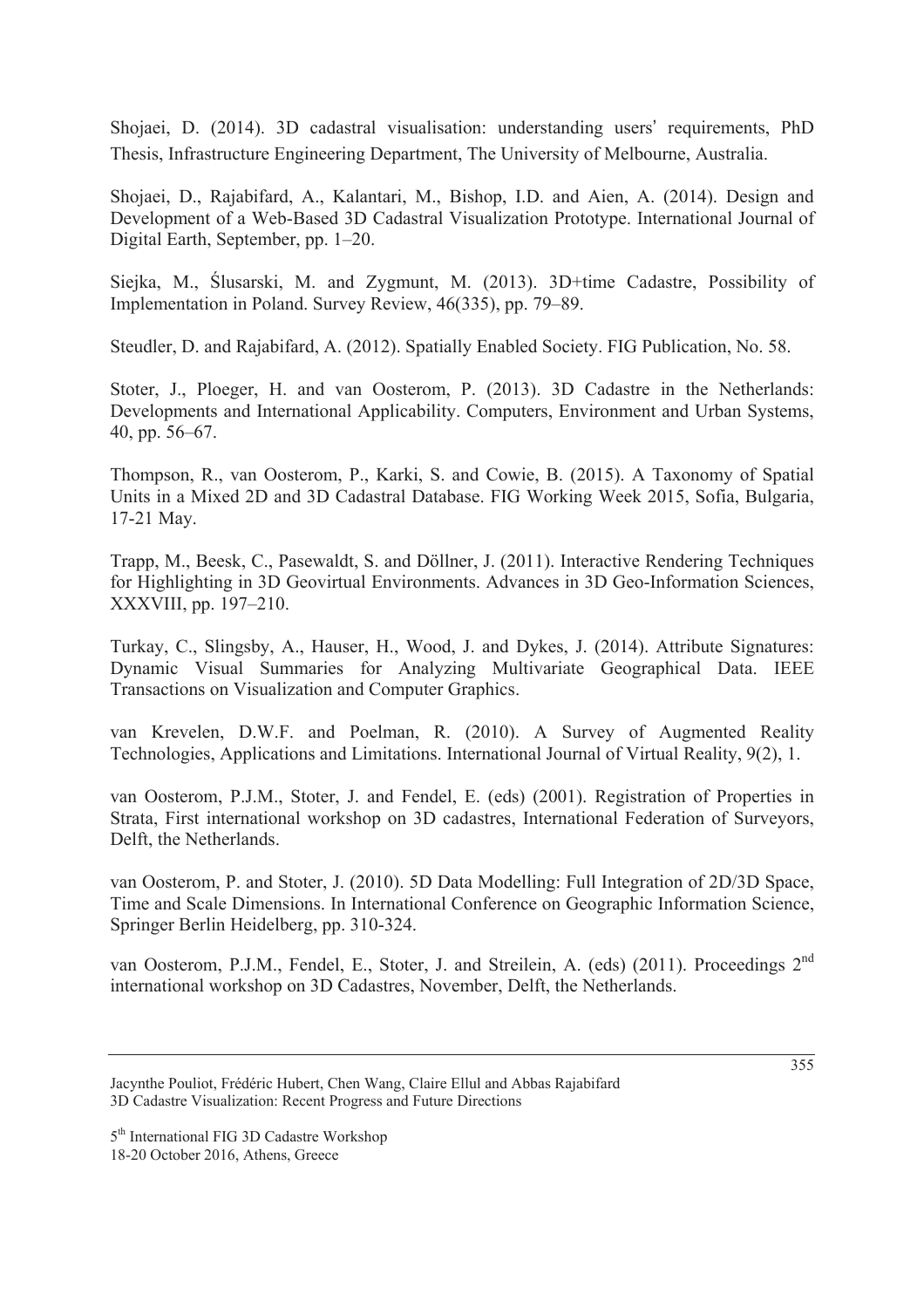van Oosterom P.J.M., Guo, R., Li, Ying, S, Angsüsser, S (eds) 2012, Proceedings 3rd international workshop 3D Cadastres: Developments and practices, October, Shenzhen, China, ISBN:978-87-92853-01-1 (published by International Federation of Surveyors).

van Oosterom PJM and Fendel E (eds) (2014). Proceedings 4th international workshop on 3D Cadastres., November, Dubai, United Arab Emirates, ISBN 978-87-92853-20-5 (published by International Federation of Surveyors).

Vandysheva, N., Sapelnikov, S., van Oosterom, P., de Vries, M., Spiering, B. and Wouters, R. (2012), The 3D Cadastre Prototype and Pilot in the Russian Federation. In FIG Working Week 6-10 May, Rome, Italy, pp. 6–10.

Voigt, M. and Polowinski, J. (2011). Towards a Unifying Visualization Ontology. TU Dresden, Institut für Software und Multimediatechnik.

Wang, C., Pouliot, J. and Hubert, F. (2012). Visualization Principles in 3D Cadastre : A First Assessment of Visual Variables. In Proceedings of the 3rd International Workshop on 3D Cadastres: Developments and Practices, Shenzhen, China, 25-26 October, pp. 309–324.

Wang, C. (2015). 3D Visualization of Cadastre : Assessing the Suitability of Visual Variables and Enhancement Techniques in the 3D Model of Condominium Property Units, Ph.D. Thesis, Université Laval, Canada.

Wang, C., Pouliot, J. and Hubert, F. (2015) (accepted)., How Users Perceive Transparency in the 3D Visualization of Cadastre: The Usability Test in an Online Questionnaire. Geoinformatica.

Ware C. and Plumlee, M.D. (2005). 3D Geovisualization and the Structure of Visual Space. Exploring Geovisualization Series, International Cartographic Association, p.567-576.

Ware, C. ( 2012). Information Visualization: Perception for Design, Elsevier.

Williamson, I., Enemark, S., Wallace, J. and Rajabifard, A. (2008). Understanding Land Administration Systems. Position paper presented at the International Seminar on Land Administration Trends and Issues in Asia and The Pacific Region 19-20 August 2008, Kuala Lumpur, Malaysia.

Wolter, M., Hentschel, B., Tedjo-Palczynski, I. and Kuhlen, T. (2009). A Direct Manipulation Interface for Time Navigation in Scientific Visualizations. In 3D User Interfaces, 2009. 3DUI 2009. IEEE, pp. 11-18

Wu, X., Zurita-Milla, R. and Kraak, M.-J. (2015). Co-clustering Geo-Referenced Time Series: Exploring Spatio-Temporal Patterns in Dutch temperature data. International Journal of Geographical Information Science, 29(4), pp. 624-642.

Jacynthe Pouliot, Frédéric Hubert, Chen Wang, Claire Ellul and Abbas Rajabifard 3D Cadastre Visualization: Recent Progress and Future Directions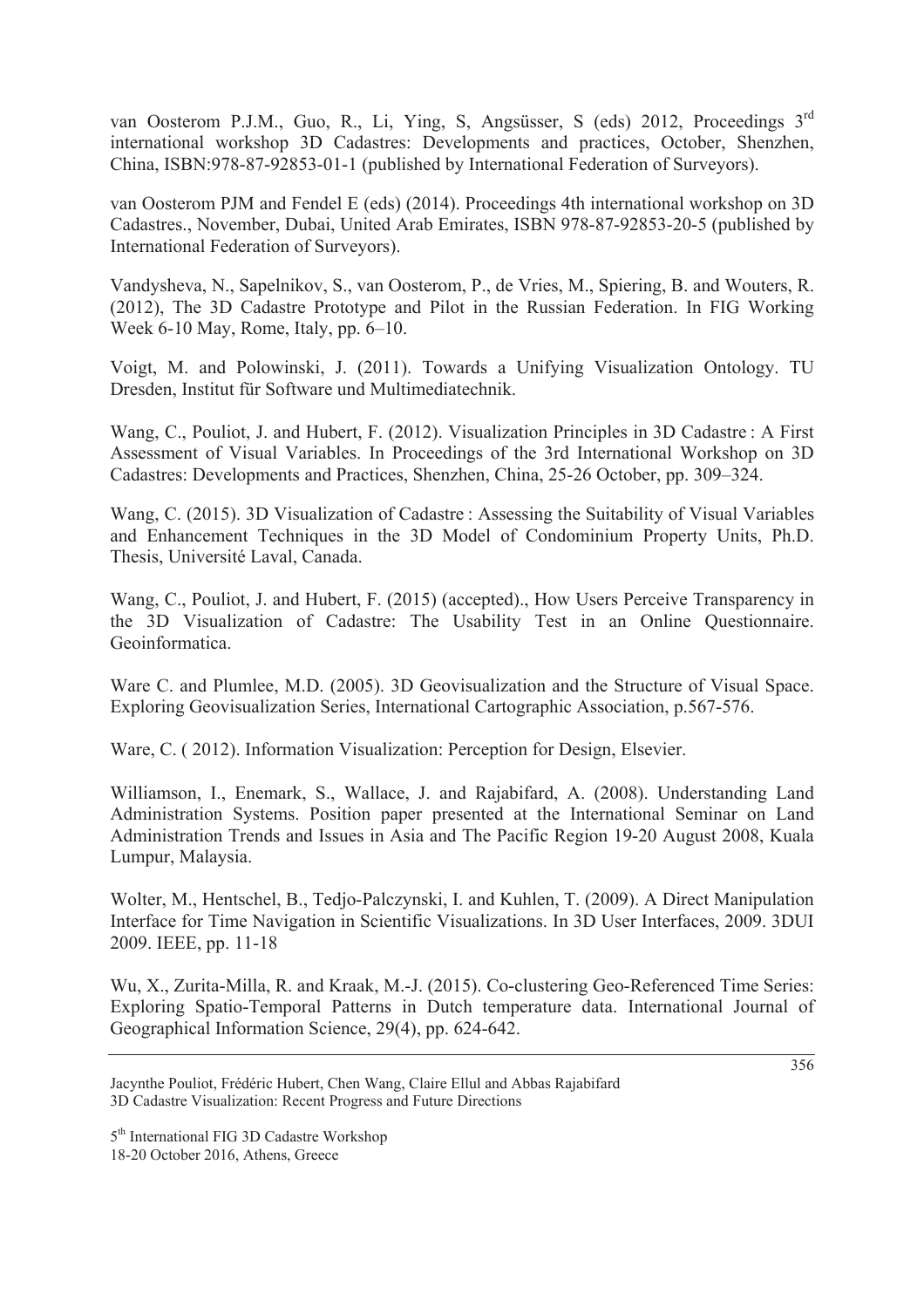Zhang, L., Zhang, L. and Xu, X. (2016). Occlusion-Free Visualization of Important Geographic Features in 3D Urban Environments. ISPRS Int. J. Geo-Inf. 2016, 5, 138.

Zhao, J., Forer, P. and Harvey, A S. (2008). Activities, Ringmaps and Geovisualization of Large Human Movement Fields. Information Visualization, 7(3-4), pp. 198-209.

Jacynthe Pouliot, Frédéric Hubert, Chen Wang, Claire Ellul and Abbas Rajabifard 3D Cadastre Visualization: Recent Progress and Future Directions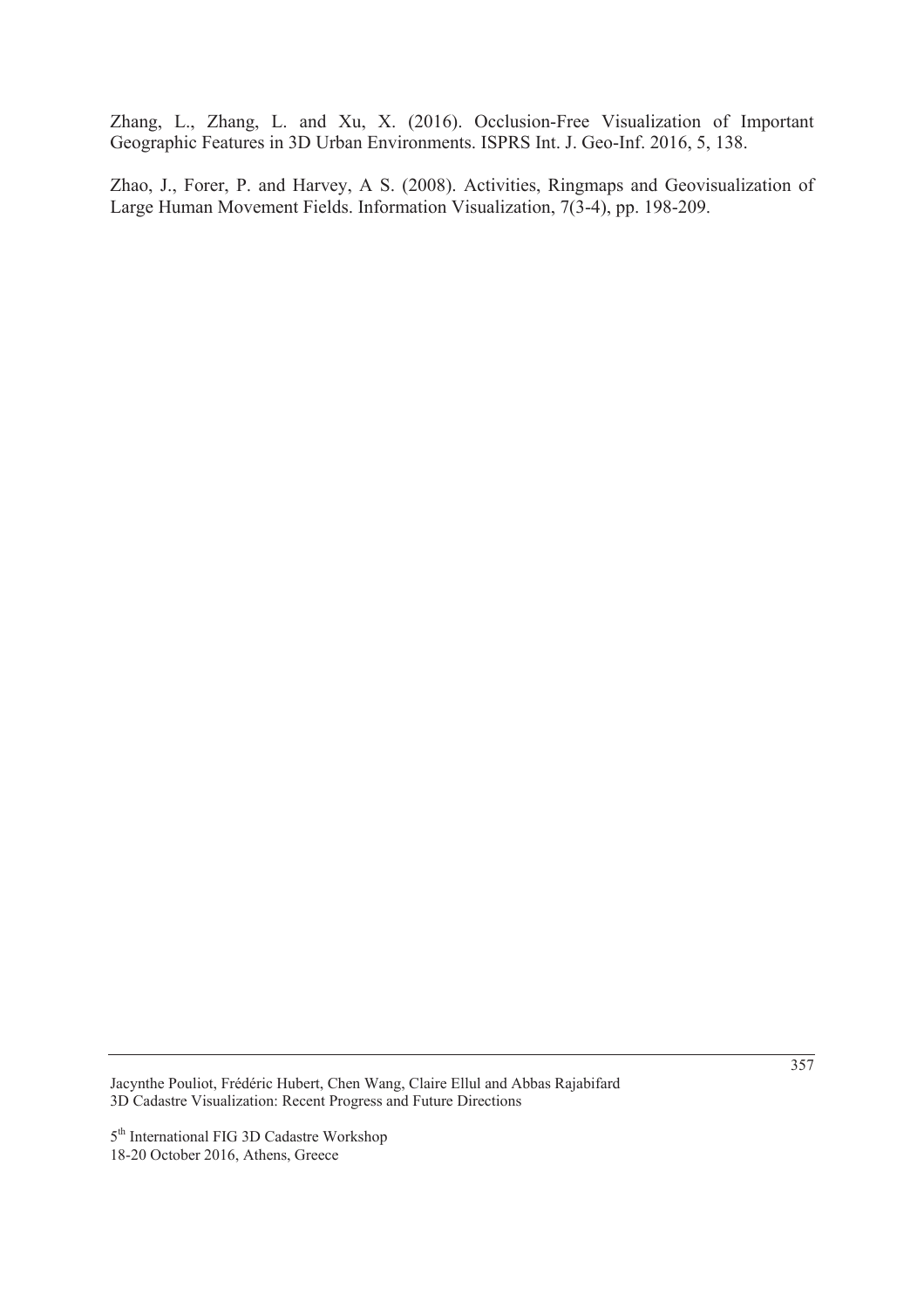#### **BIOGRAPHICAL NOTES**

**Jacynthe Pouliot** is a full professor at the Department of Geomatics Sciences (www.scg.ulaval.ca) at Université Laval, Quebec, Canada. She is an active researcher at the Center for research in Geomatics (www.crg.ulaval.ca) and received a personal discovery grant from the Natural Sciences and Engineering Research Council of Canada. Her main interests are the development of GIS systems, the application of 3D modeling techniques, and the integration of spatial information and technologies. She has been a member of the Professional association of the Quebec land surveyors since 1988.

**Frédéric Hubert** is a professor at the Department of Geomatics Sciences (www.scg.ulaval.ca) at Université Laval, Québec, Canada, since 2007. He is also member of the Centre de Recherche en Géomatique (CRG). He has 15 years of experience in the Geoinformatics field. His research interests are mainly concentrated on GIS, geovisualization, geospatial business intelligence, geospatial multimodal interactions, usability of geospatial systems, mobile spatial context, mobile augmented reality, and geospatial web services. He has also been reviewer for various international scientific conferences.

**Chen Wang** obtained his MSc in Geographical Information System from the East China Normal University, China. He recently received a Ph.D diploma at the Department of Geomatics Sciences at Université Laval, Quebec, Canada. He is currently lecturer at the Department of Geo-information and Geomatics, Anhui University, China. His current research topic is assessing the visual variables for 3D visualization of legal units associated with apartment buildings.

**Claire Ellul** is a Reader (Associate Professor) in Geographical Information Science at University College London, UK. She had 10 years of experience as a GIS consultant prior to joining academia in 2003, and her research now focusses on the usability of spatial data, with particular focus on 3D GIS, as well as on the integration of GIS and Building Information Modelling.

**Abbas Rajabifard** is Professor at the University of Melbourne and head of the Department of Infrastructure Engineering and Director of both the Centre for SDIs and Land Administration and the recently established Centre for Disaster Management and Public Safety. He is immediate Past-President of Global SDI (GSDI) Association and is an Executive Board member of this Association. Abbas was Vice Chair, Spatially Enabled Government Working Group of the UN Global Geospatial Information Management for Asia and the Pacific. He has also consulted widely on land and spatial data policy and management and SDI.

Jacynthe Pouliot, Frédéric Hubert, Chen Wang, Claire Ellul and Abbas Rajabifard 3D Cadastre Visualization: Recent Progress and Future Directions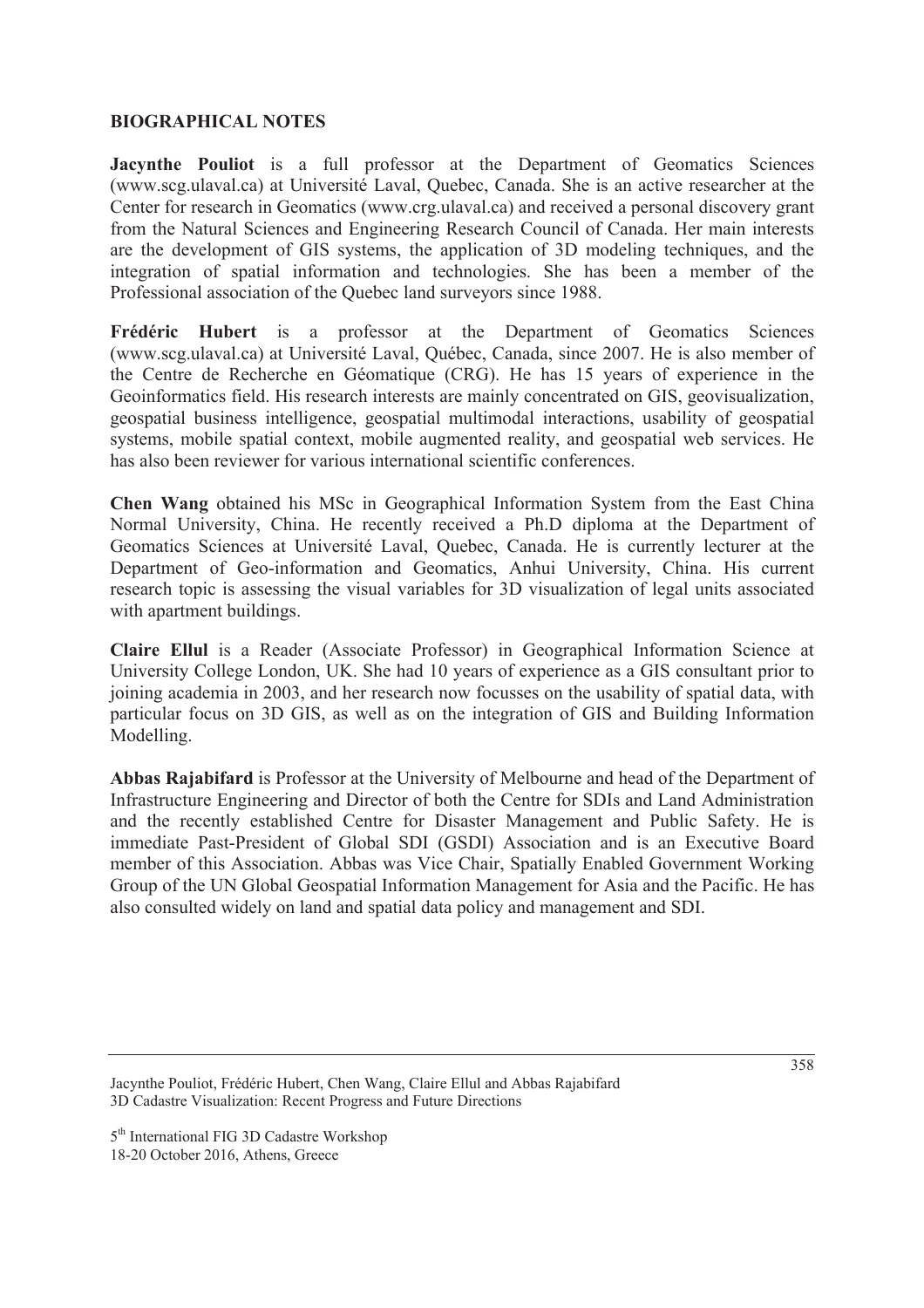#### **CONTACTS**

Jacynthe Pouliot Department of Geomatics Sciences Université Laval 1055 avenue du Seminaire **Ouebec** CANADA, G1V 0A6 Phone: +1 (418) 656-2131, poste 8125 Fax: +1 (418) 656-7411 E-mail: jacynthe.pouliot@scg.ulaval.ca

Frédéric Hubert Department of Geomatics Sciences Université Laval 1055 avenue du Seminaire **Ouebec** CANADA, G1V 0A6 Phone: 418-656-2131 poste 7998 Fax: 418-656-7411 E-mail: frederic.hubert@scg.ulaval.ca

Chen Wang Department of Geo-information and Geomatics School of Resources and Environmental Engineering Anhui University CHINA E-mail: chen.wang@ahu.edu.cn

Claire Ellul Department of Civil, Environmental and Geomatic Engineering University College London UNITED KINGDOM E-mail: c.ellul@ucl.ac.uk

Abbas Rajabifard Centre for SDIs and Land Administration/ Department of Infrastructure Engineering Melbourne School of Engineering The University of Melbourne AUSTRALIA E-mail: abbas.r@unimelb.edu.au

Jacynthe Pouliot, Frédéric Hubert, Chen Wang, Claire Ellul and Abbas Rajabifard 3D Cadastre Visualization: Recent Progress and Future Directions